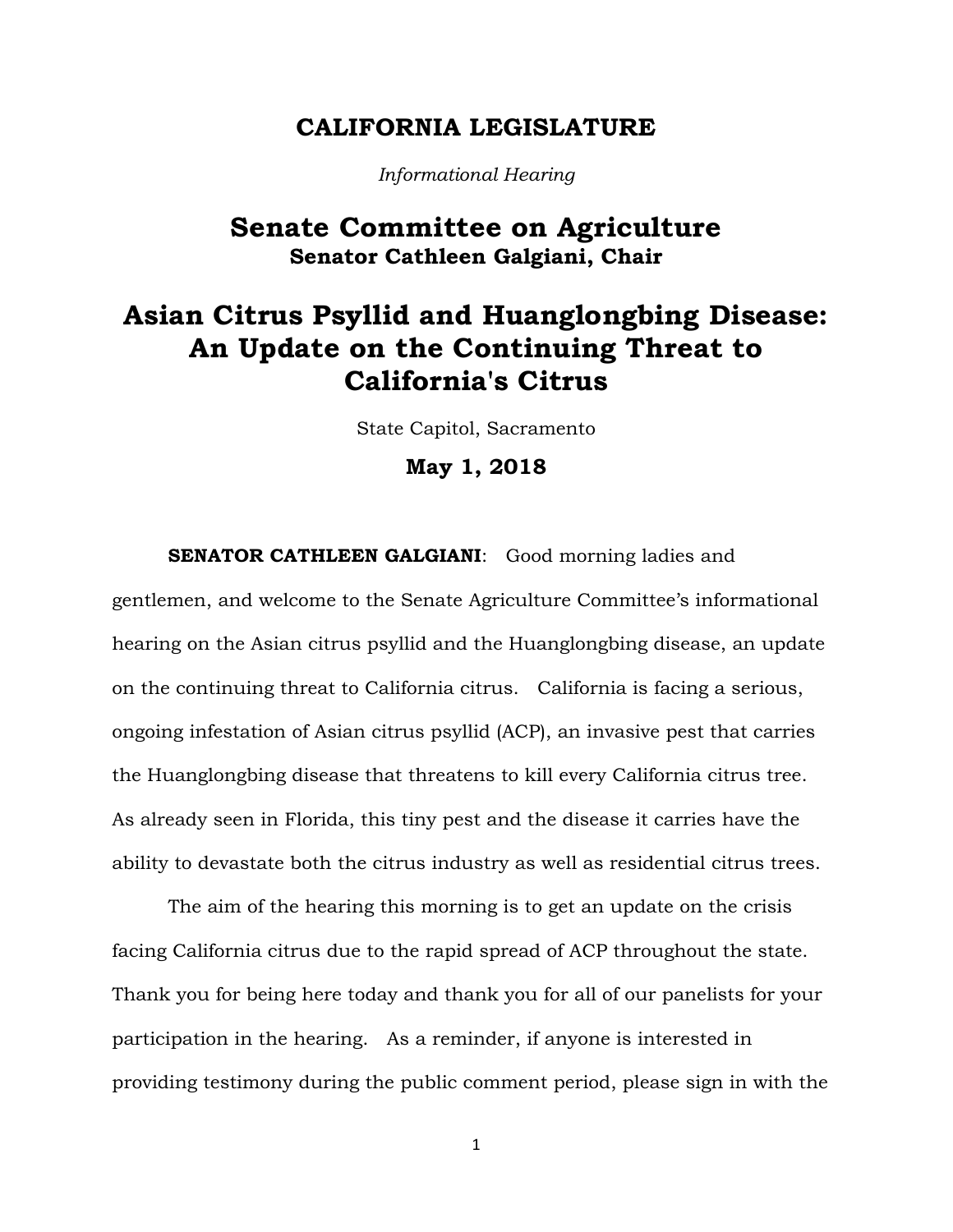sergeants at the back of the room.

Thank you, and I would like to invite Vice Chair Wilk, if you would like to make any comments.

**SENATOR SCOTT WILK**: Other than this is a serious issue and appreciate your leadership on this and looking forward to the testimony today to hopefully learn about some progress, although I think that is probably not the case, which is why this hearing is even more important. So thank you.

**SENATOR GALGIANI:** At this point, we'd like to invite our first panelist up, please. And with us, we have Nick Condos, Interim Director, Citrus Pest and Disease Prevention Program with the California Department of Food and Agriculture. Welcome and thank you.

**MR. NICK CONDOS**: Thank you for asking us here today to give you an update on this devastating disease. I am the interim director of the CDFA Citrus Pest and Disease Prevention Program. As you mentioned, the Asian citrus psyllid, very small insect about the size of an aphid, vectors a bacteria that causes a disease called Huanglongbing. We use the acronym HLB. It also goes by another name, "citrus greening."

ACP has now been found throughout the state from San Diego County all the way up to Placer County. So far, we only have HLB in certain parts of Southern California: Los Angeles County, Orange County, a little bit in the city of Riverside, and one HLB-positive psyllid detected in San Bernardino but no tree there.

So the psyllid feeds on citrus stems and leaves, and it takes the plant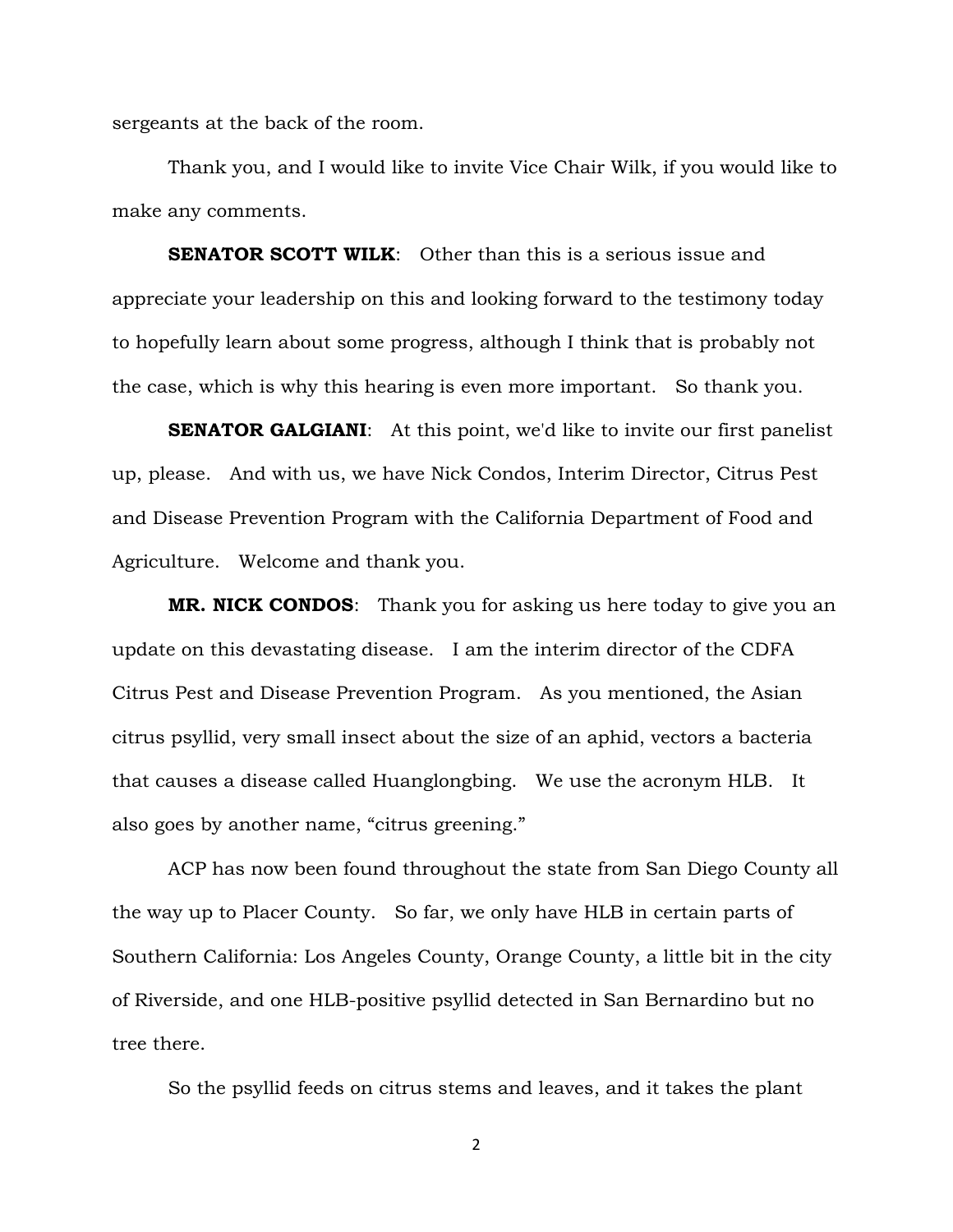juice out of the tree; and in doing so, it can inject the bacteria into the tree. And that's what makes it so bad, is because it vectors this deadly bacteria. While the bacteria is not harmful to humans, as you mentioned, it does kill citrus trees. It's a hundred percent lethal; and unfortunately, according to the National Academy of Sciences, we're really not all that close to a cure even though millions and millions of dollars are being spent trying to find a cure and therapies to ameliorate the effects of the disease.

HLB has infected about 80% of Florida's commercial citrus groves and is resulting in \$2.9 billion economic loss for the state, and it's now threatening to do the same to the California citrus industry and our beloved backyard citrus trees. It would be even more significant for California. Florida is a juice-producing state, so they can sort of blend out their citrus. One of the other things that HLB does, before it kills the tree, it causes the fruit to become small, misshapen, and sour. They can blend out their fruit. We are a fresh-market citrus industry, so we can't blend out a sour piece of fruit. So it could be even more impactful to California.

And here in California, we estimate that 60% of all residences have at least one citrus tree; and many of them have more than one. So it's not just an important commercial commodity. It's important for Californians and their backyard landscape and for the fresh fruit that it provides their families. So it's a little bit different situation here in California than it is in Florida. Although it's been devastating for them, it could be even worse for us.

ACP was first detected in San Diego County in 2008; and as I mentioned,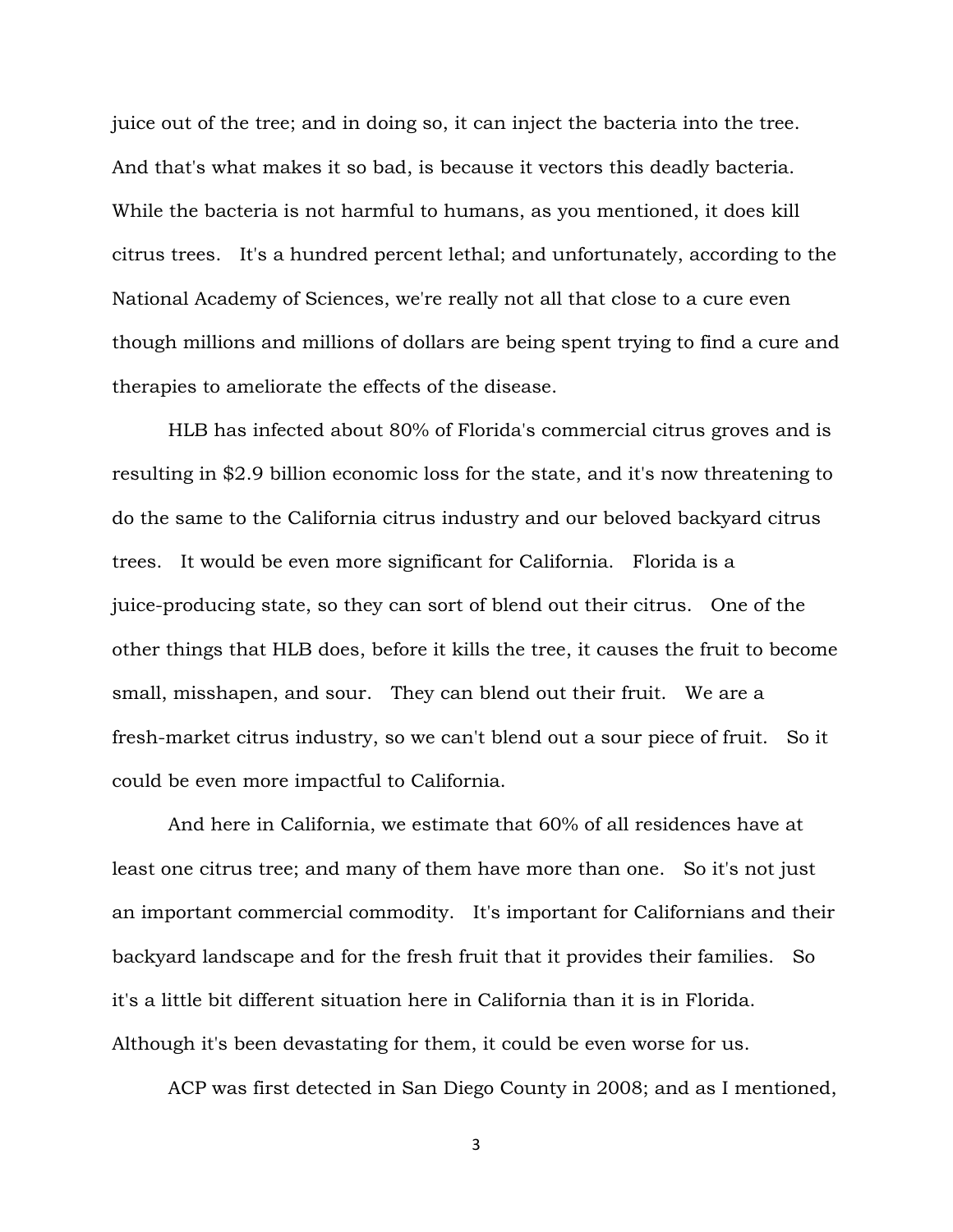it has since spread north into Placer County. And it can exist wherever citrus trees grow. Since the initial detection and to protect California citrus trees from serious pests and diseases, the Citrus Pest and Disease Prevention Program was established in 2010. As a program, it is composed of citrus growers, packers, and nursery people from around the state; and their job is to sort of have oversight over the program activities and make recommendations to the secretary and set the annual assessment. The growers assess themselves, depending upon their crop, between \$14 and 18 million a year to support this program. So it's a cooperative partnership in the delivery of the program between federal, state, and county governments, the citrus industry, the University of California, and the general public. We couldn't do this program without the support of the public. And we have a very robust outreach program to continue their support and impress upon them the seriousness of this disease. It's going to kill their citrus tree if it gets to that point.

And the program's number one objective is to detect and eradicate HLB. That's our primary concern. But despite all the efforts, HLB continues to be detected throughout the residential areas of Southern California. It was first detected in Hacienda Heights, Los Angeles County in 2012. And a moderate amount of HLB detections followed, up until July of 2017. At the beginning of July, we had had a grand total of 73 detections since that first one in 2012; and most of those 73 were in the earlier part of 2017. But then from July through the end of the year, we had an additional 229 detections; so we ended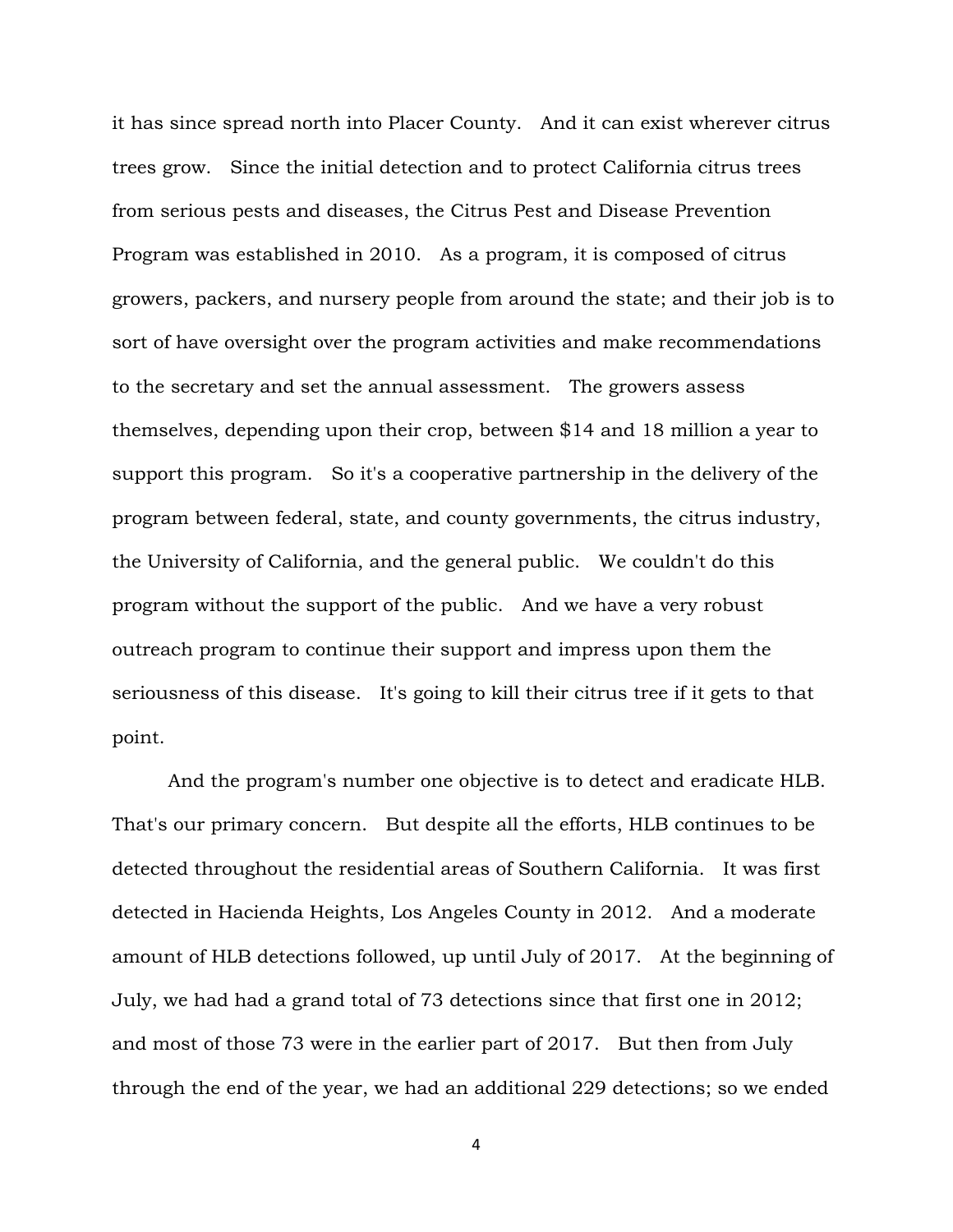the year at 302 trees positive for HLB. And since January  $1<sup>st</sup>$  -- in the, well, now five months -- we have had 265 HLB trees detected for a grand total right now of 567 trees positive and removed across 14 cities in Southern California. So it's currently an infestation that is picking up steam, unfortunately. It's starting to become "exponential to the curve," as they say in mathematics.

So the HLB quarantine area continues to expand. And right now, it's 674 square miles, mainly centered from San Gabriel down to Santa Ana, sort of a corridor along the I-5/405 corridor. Our ACP quarantines -- so we have both an ACP quarantine and HLB quarantine. And earlier this year we implemented a statewide regional quarantine for ACP to restrict the movement of bulk citrus and nursery stock into discrete regions, and now that quarantine is 63,000 square miles.

We have over 6,000 citrus growers, packers, haulers, and nurseries operating under compliance agreement. So the industry is well regulated; and they're bearing the cost, the additional cost, to conduct their business to prevent the artificial spread of ACP and HLB around the state. It's very costly. And we have two industry experts that are actually members of the Citrus Pest and Disease Committee here, as well. They can explain the impacts of just even complying with the quarantine to their businesses.

Currently, there are over 94,000 properties in the HLB eradication response area. And due to the number of HLB detections and properties within this response area, CDFA's lab -- well, not just CDFA's lab, we are actually cooperating with other labs as well -- we processed 140,000 ACP,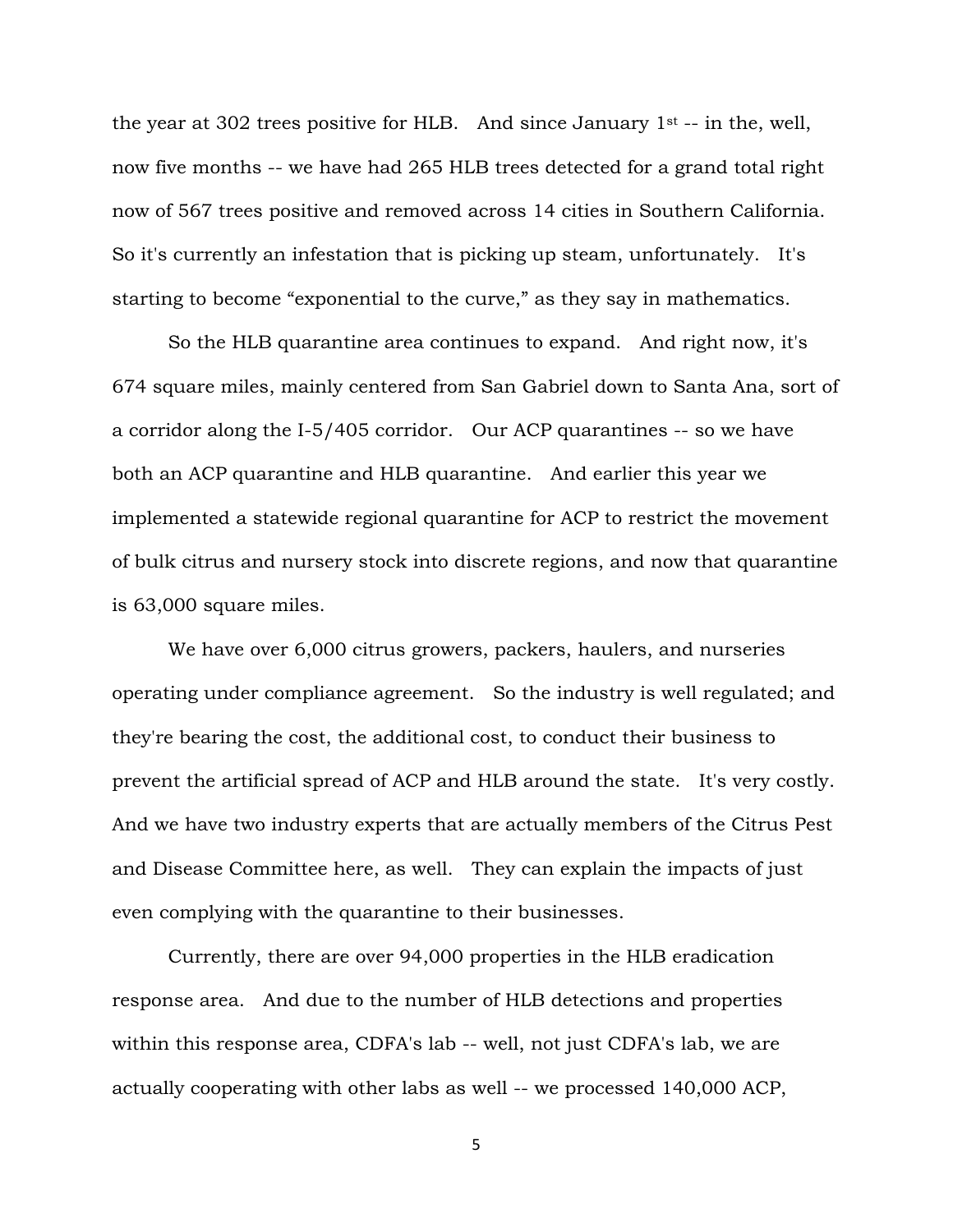citrus psyllids, and plant samples last year at our lab in order to find the disease wherever it may exist.

But this increase in detections indicates that the program survey and detection protocol are working. So things are working. Unfortunately, we're finding more HLB; but that reveals a larger problem at hand and warrants the need for the program to continue to aggressively pursue HLB. And while the disease has been successfully kept out of commercial groves because, according to our strategic plan, that's our number one goal -- is to keep the disease out of commercial groves. And our number one strategic activity is to quickly find the diseased trees and eliminate them. So we've been successful to date of keeping it out of commercial groves.

I'd like to point out that Texas found their first HLB probably within the six months prior to our finding it; and last report there, they had over 3,000 trees positive for HLB. So their program is not quite as robust as ours, probably nowhere near as robust as ours. And that's the impact of doing less than what we're currently doing -- is you could end up being like Texas or eventually like Florida.

So over the last year, the Citrus Pest and Disease Committee has gone through an extensive planning process and developed a strategic plan for combating HLB now and in the future. We realize that the way the program had operated in the past or the things we emphasized in the past needed to shift; and because of the increasing HLB, it was time to really focus on what the most important activities within the program are and come up with a list of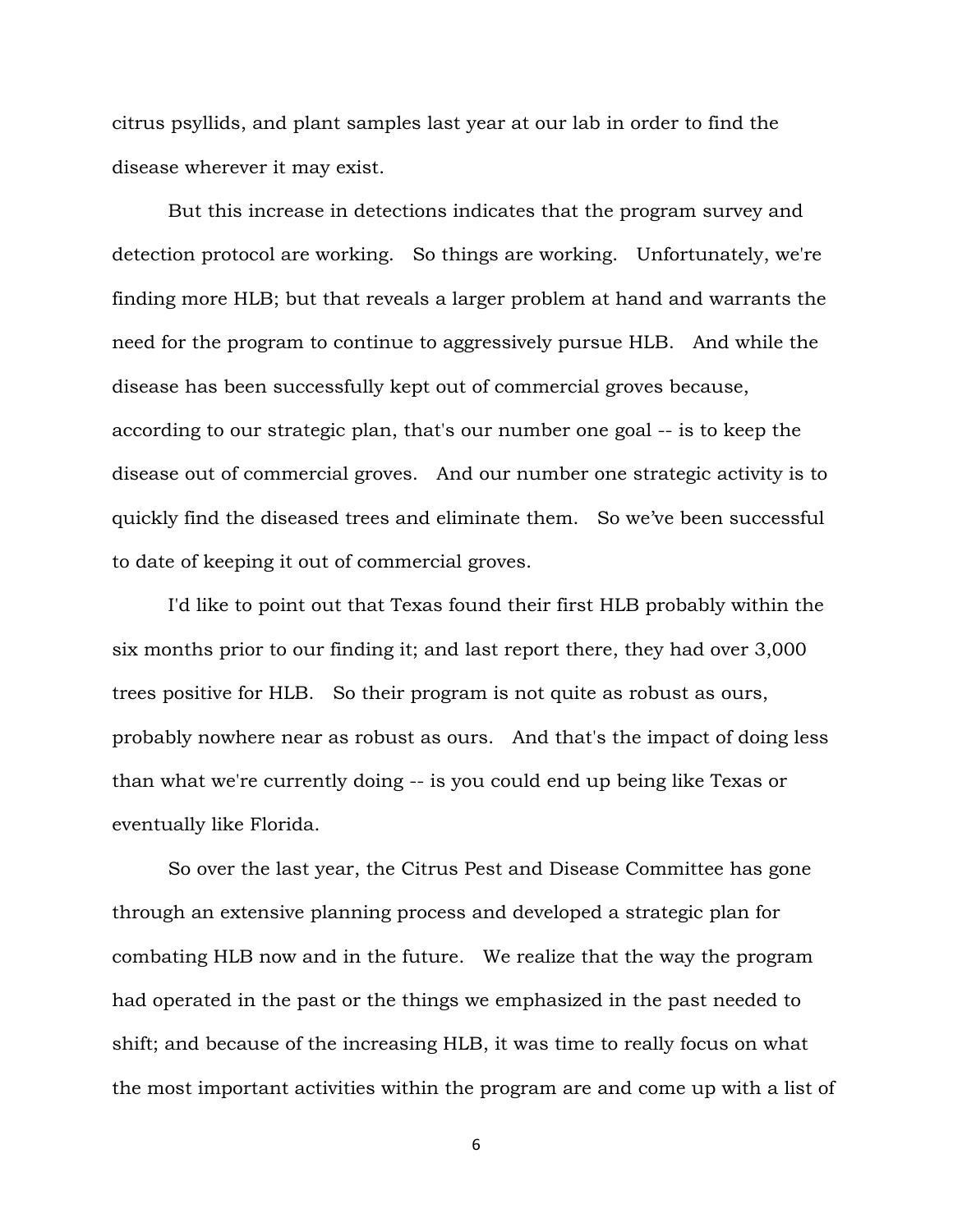the highest priorities. And in doing so, that would be the way that we would focus our budget resources in the future -- is aligning our budget with our strategic plan. So in January, the committee unanimously agreed to approve their strategic plan; and we are now utilizing that plan to help shape the budget priorities. The plan identified and prioritized five strategies to achieve the goal of keeping HLB out of commercial groves, and limiting the Asian citrus psyllid movement, and fine-tuning the program.

The number one -- as I mentioned before -- the number one is to quickly detect and eradicate diseased trees by improving the urban survey and sampling processes and continuing quick mandatory tree removal of infected trees and collaborating with the scientific community on early detection efforts. In an average year, we'll inspect over 70,000 residential properties for symptoms of the disease. It's a major, major effort. And then when we do find the disease, we go into a more focused area and survey all properties within 800 meters of a detection. Every property gets inspected. Every tree, every citrus tree, on any property that has them within the 800 meters gets sampled. And if we can catch the psyllids in the trees, we'll catch them and sample them to detect the disease in them, as well.

The number two strategic priority is to control the movement of psyllids around the state and enforce the regulations by increasing our enforcement staff, and we are working very collaboratively with the county agricultural commissioners. They do the majority of the enforcement of our bulk citrus quarantine regulations. So we're expanding and utilizing partnerships, as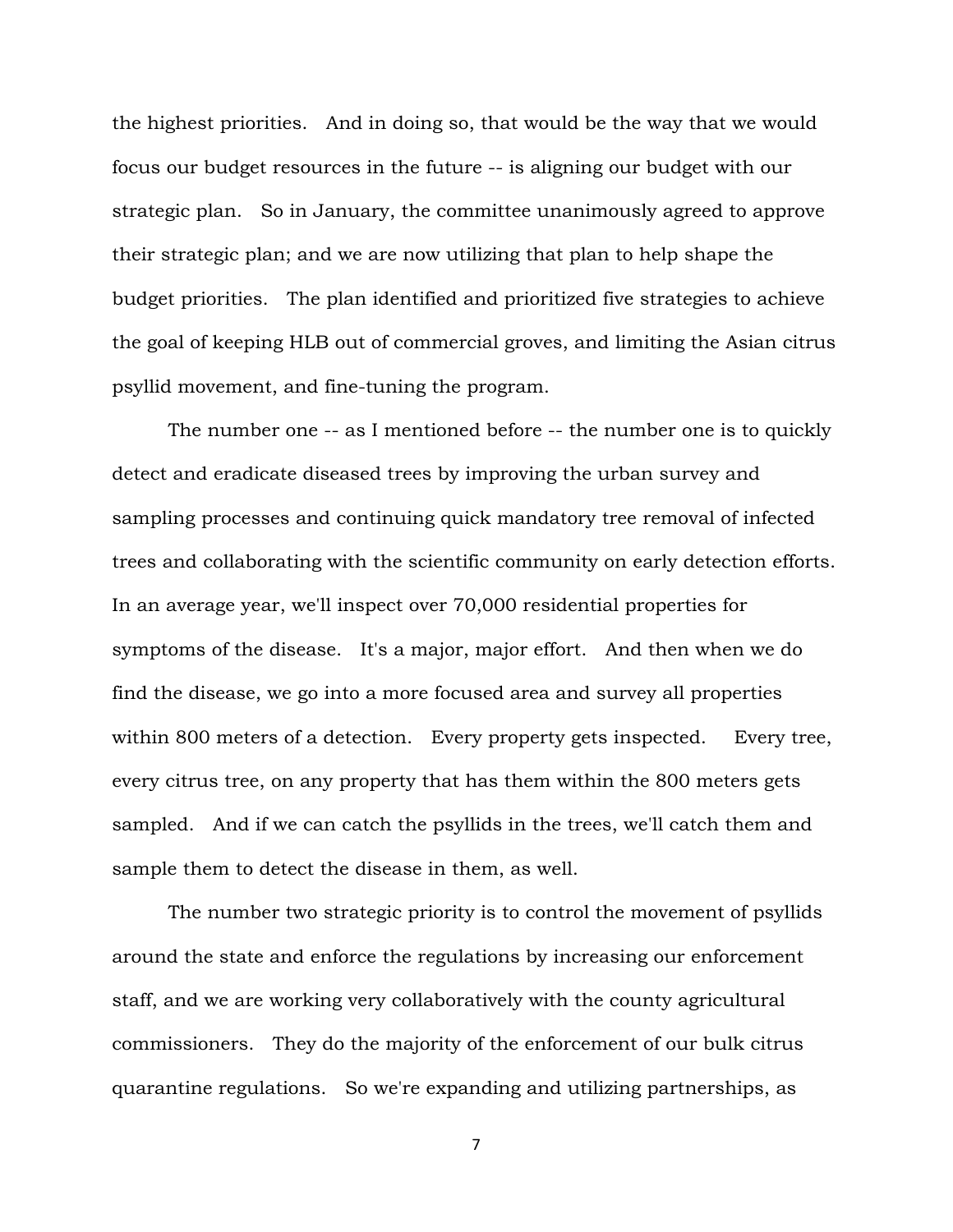appropriate, to ensure that we can deliver the program as efficiently, as effectively for the growers. But by doing that, the growers -- you know, they're, as I mentioned -- they're incurring costs themselves and bearing the costs. But they understand that that's a cost that needs to be borne in order to preserve their livelihood and prevent the artificial movement of the psyllid and the disease around the state.

Number three priority is to suppress psyllid populations by promoting grower participation in areawide treatment programs, removing uncared-for host plants, and continuing to use biocontrol, and continually assessing the urban treatment program. So the growers have formed areawide treatment programs. And they've identified discrete growing regions; and the goal there is for them to all do timed treatments -- to time the treatment in their groves so that they're covering a wide area all at once rather than scattered treatments throughout an area. It's much more effective that way. That's what they learned to do in Florida -- is treat wide areas all at once. It's the best way to suppress psyllid populations.

We're also focusing on improving our data technology in the analysis and sharing the data and exploring new solutions for digitized data, including our pesticide usage reports. This is an ongoing effort. The program generates a massive amount of data, and trying to use that data to determine trends and guide our actions in the future is a big effort. We're collaborating with the California -- the Citrus Research Board and the University of California and the University of Riverside to analyze the program data and figure out trends and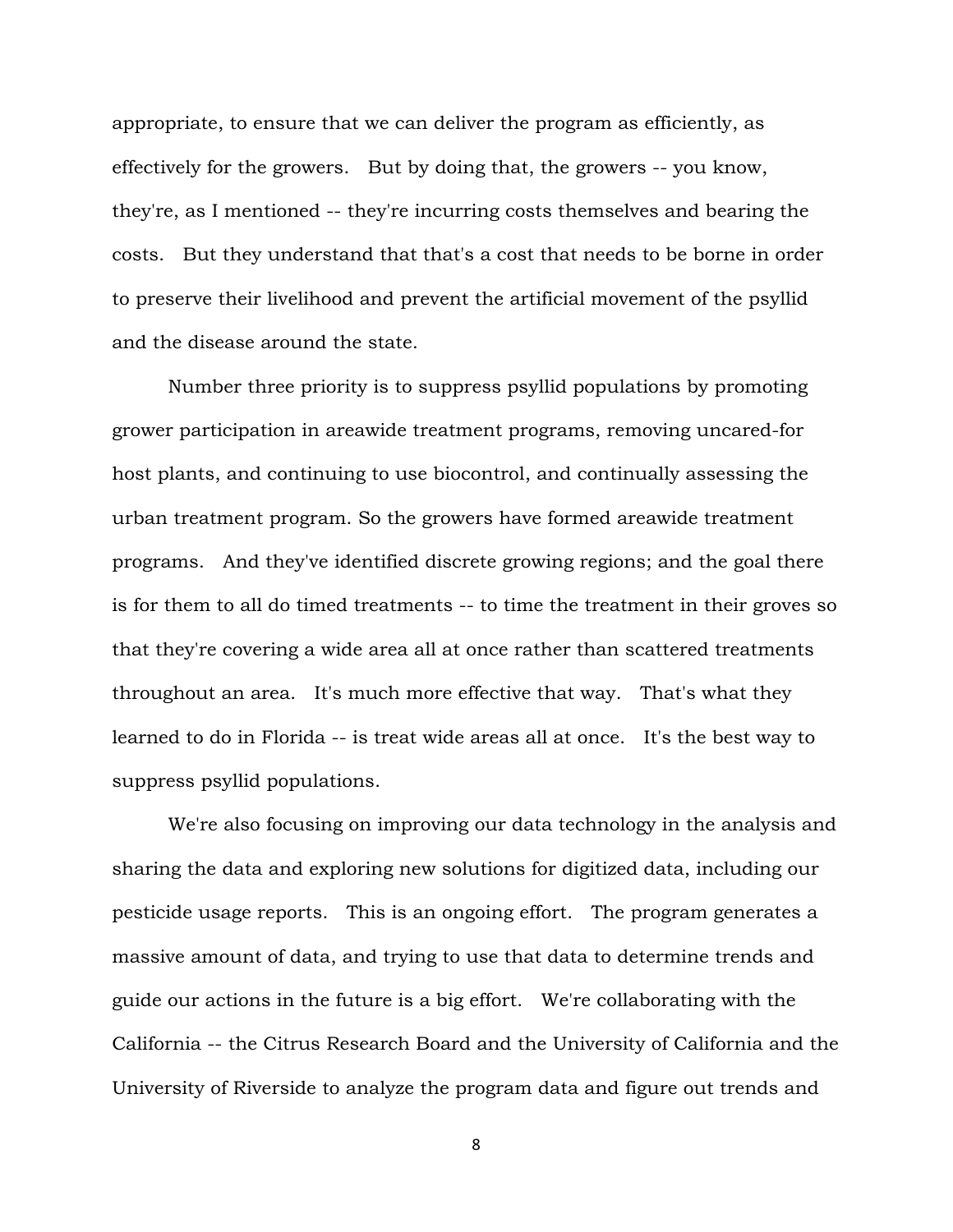how we could be doing things better.

And the fifth and final strategic activity is to use outreach and collaboration to encourage homeowner and industry participation in the program efforts and foster local government support for program activities. We have a -- Obviously, without public support and understanding the seriousness of this disease, we'd be nowhere. We're going into people's yards; and, especially in regards to HLB, it's a mandatory activity. We have to have access to your yard; and to get people's cooperation, you have to be able to explain to them the serious nature of what -- of this disease. And when you can do that, most people get it, and they understand, and they cooperate. We've had incredible level of cooperation with this program.

So our diagnostic capabilities are very crucial. That's one of the main focuses for the -- for a strategic priority because you can send hundreds of people out to survey the sample; but you have to have the lab capacity to run the sample. So that's one of the -- one of the key areas that were trying to increase because from the laboratory diagnostic capacity everything flows from there. You're able to find more infected trees. You're able to limit them. You're able to treat the psyllid populations around there. You're able to quarantine the appropriate areas to prevent the artificial spread. So everything sort of begins and ends with our diagnostic capacity, and we're really trying to focus on improving that.

What happens when we do find HLB? When we find a positive tree, first we contact the homeowner immediately and explain that we're going to need to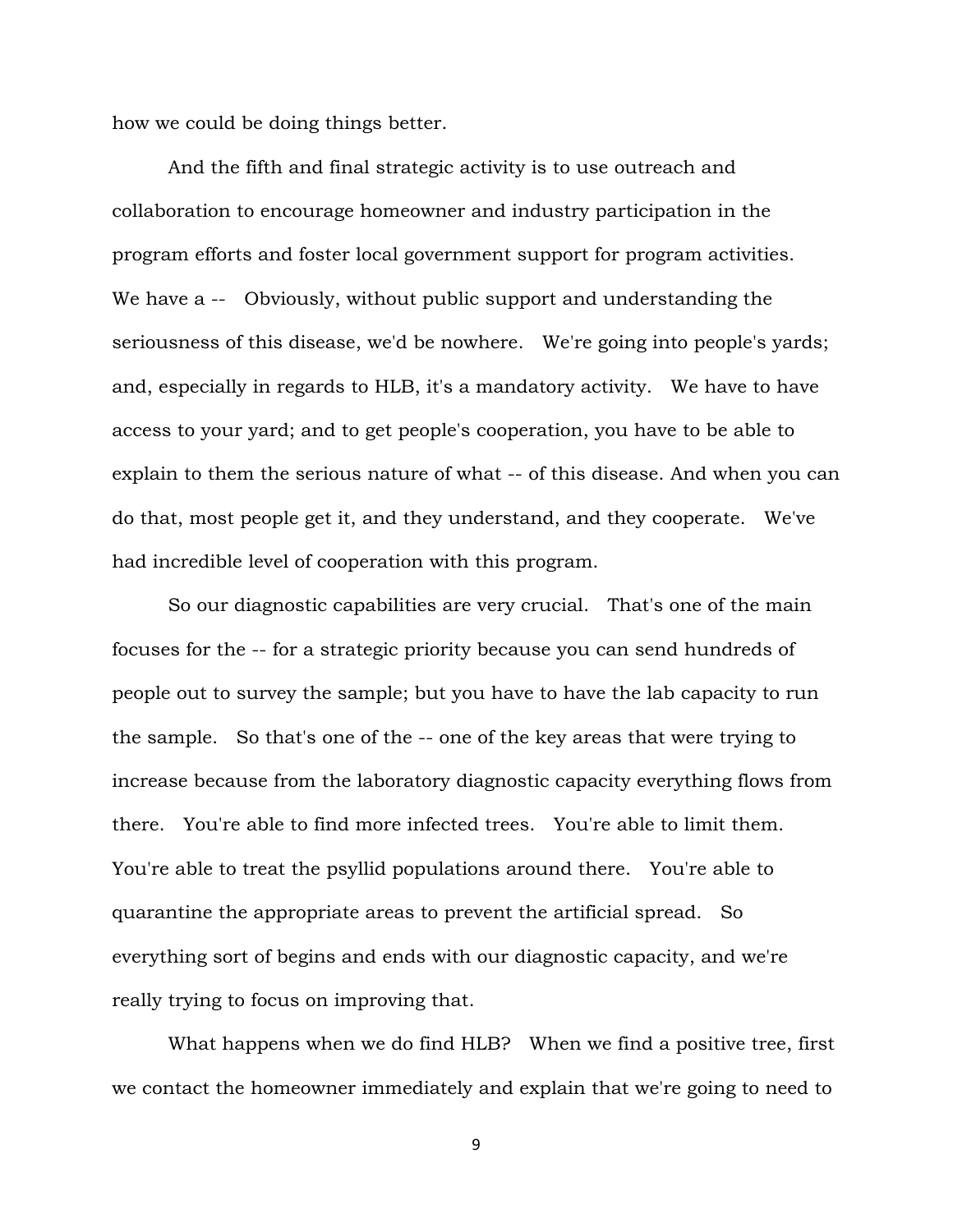remove the tree; and 99.9% of the time they're very cooperative. Then all trees within 800 meters are sampled. We mandatorily take a leaf off every tree, even if the tree is not showing symptoms. One of the other insidious things about this disease is it can have a two- to five-year latency period after infection -- no symptoms can show up for two to five years. So you have a tree that has the disease -- the psyllid is on it, it's being vectored -- and you don't see any symptoms on it. So in order to account for that, we collect leaves from every tree, regardless of whether they're showing symptoms are not. So that's a huge diagnostic effort, but more than often it pays off. We actually find additional positive trees through that effort that don't have any symptoms at all. So it's a big workload, but it's necessary, and it has proven to be very beneficial.

So after we do our 800-meter survey, we'll then move on to the treatment portion of our program. And before we do that, we have a public meeting for all residents within the 800-meter area and a small buffer outside of that; and we invite them to public meeting to explain the program, the importance of it. We also have officials from Department of Pesticide Regulation and Office of Environmental Health Hazard Assessment to answer any questions that the residents might have about our treatment activities and the pesticides we use and the effects thereof. After that, we'll provide individual notices to the residents 48 hours in advance; and then we'll schedule the treatment at whatever time is convenient for them: weekends, evenings . . .

And we use two pesticides in our treatment program. We use a foliar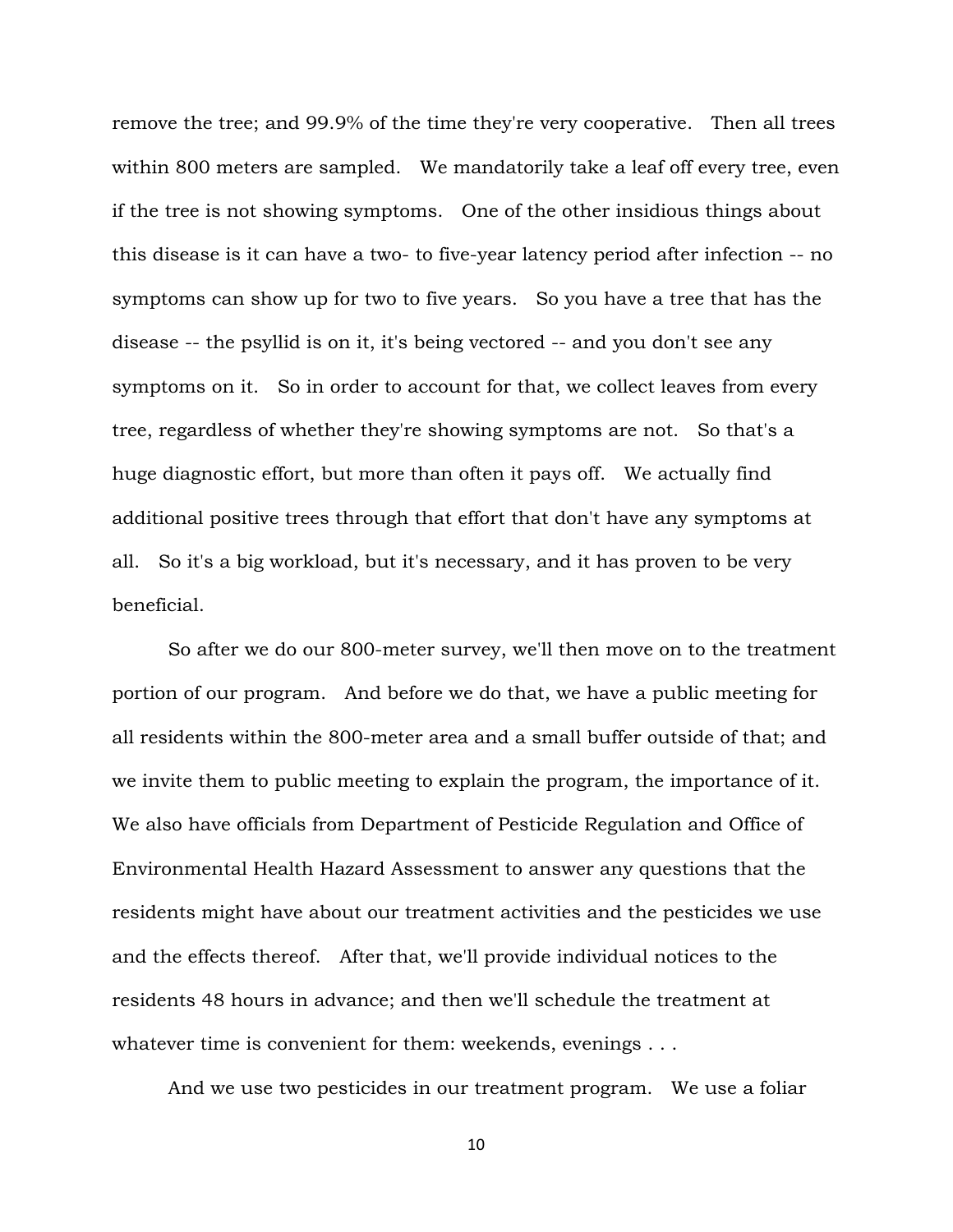pesticide for a quick knockdown of the adults and juvenile psyllids on the tree -- that's called cyfluthrin. And then we use a systemic pesticide called Imidacloprid that is applied to the base of the tree, a little puddle at the base of the tree. And that soaks into the ground, into the roots, and is taken up into leaves; and that provides long-lasting protection to the tree. So for months afterwards, it's providing protection against psyllid re-invasion of that tree. And then, obviously, if our survey efforts reveal additional trees in the area, those trees will be immediately pulled out as well. Yes, ma'am.

**SENATOR GALGIANI:** Can I ask a question? I had always understood that once a tree was infected that the tree had to be taken out and couldn't be saved.

**MR. CONDOS**: That is true -- the positive tree. But all the other trees within 800 meters will get the treatment program . . .

**SENATOR GALGIANI:** I understand.

**MR. CONDOS**: . . . and sampled as well. And occasionally, we do find adjacent trees, trees next door, that also are positive. But it's usually after that initial detection in the very thorough delimitation, and we'll start to find other trees in the area. When we find them, they come out.

**SENATOR GALGIANI:** Thank you. I wanted to make sure I understood that correctly.

**MR. CONDOS**: When an HLB-positive psyllid -- because occasionally we'll find a positive psyllid, but not the tree -- and when that happens, we'll go in, and we'll do our normal treatment program. But we won't remove the tree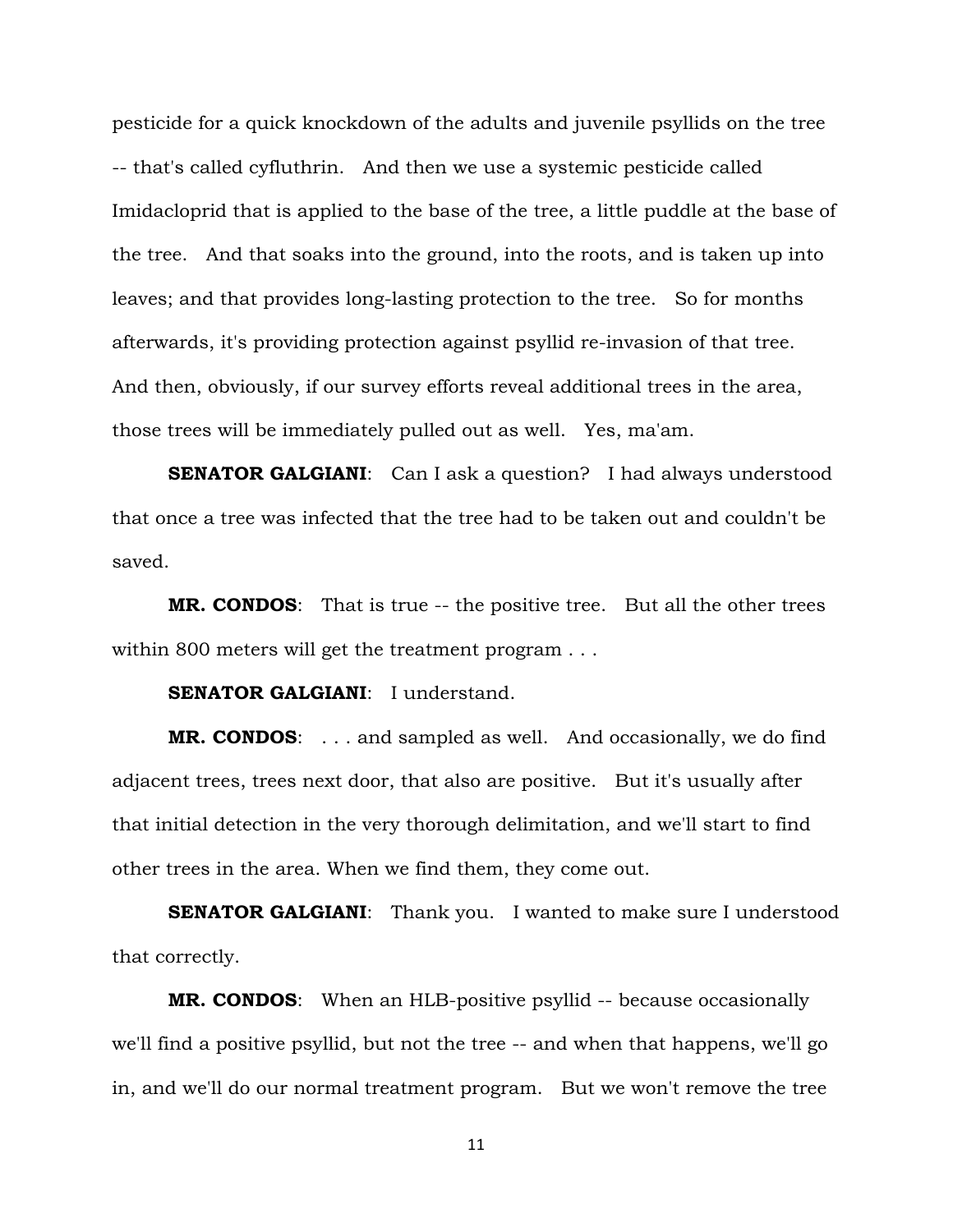that we found the psyllid on until we conclusively prove that that tree is actually positive. There have been a couple of instances where we've -- Well, San Bernardino, is now going on probably four or five months where we found a psyllid, positive, and no tree. And that's very worrisome -- had to come from somewhere. It's quite a ways away from any other known positive HLB location. So we go in, and we do very thorough delimitation of the area, collecting all the same leaves. We do a treatment program; but that's it. It's a worrying situation when we know that there's positive psyllids flying around out there, and you can't find the source tree.

We also have an Asian citrus psyllid control program that focuses in Southern California where Asian citrus psyllid is generally infested. We do treatments along the San Diego border and Imperial County border with Mexico to suppress psyllid populations that may be coming across from Mexico -- because the HLB is present in Mexico, all the way up to our southern border, at least in the Calexico-Mexicali area. So we're trying to prevent psyllids from coming into California already infected there.

We'll also do buffer treatments in residential areas around commercial citrus. The growers band together at areawide treatments and do their treatments. We'll actually treat the residential properties in 400-meter proximity to them to give an even larger areawide suppression effect.

In the San Joaquin Valley in northern parts of the state, we do responsive treatment. So if we find a psyllid, we'll go out and do a treatment. If it's away from commercial citrus, it's just the 50-meter treatment; but if it's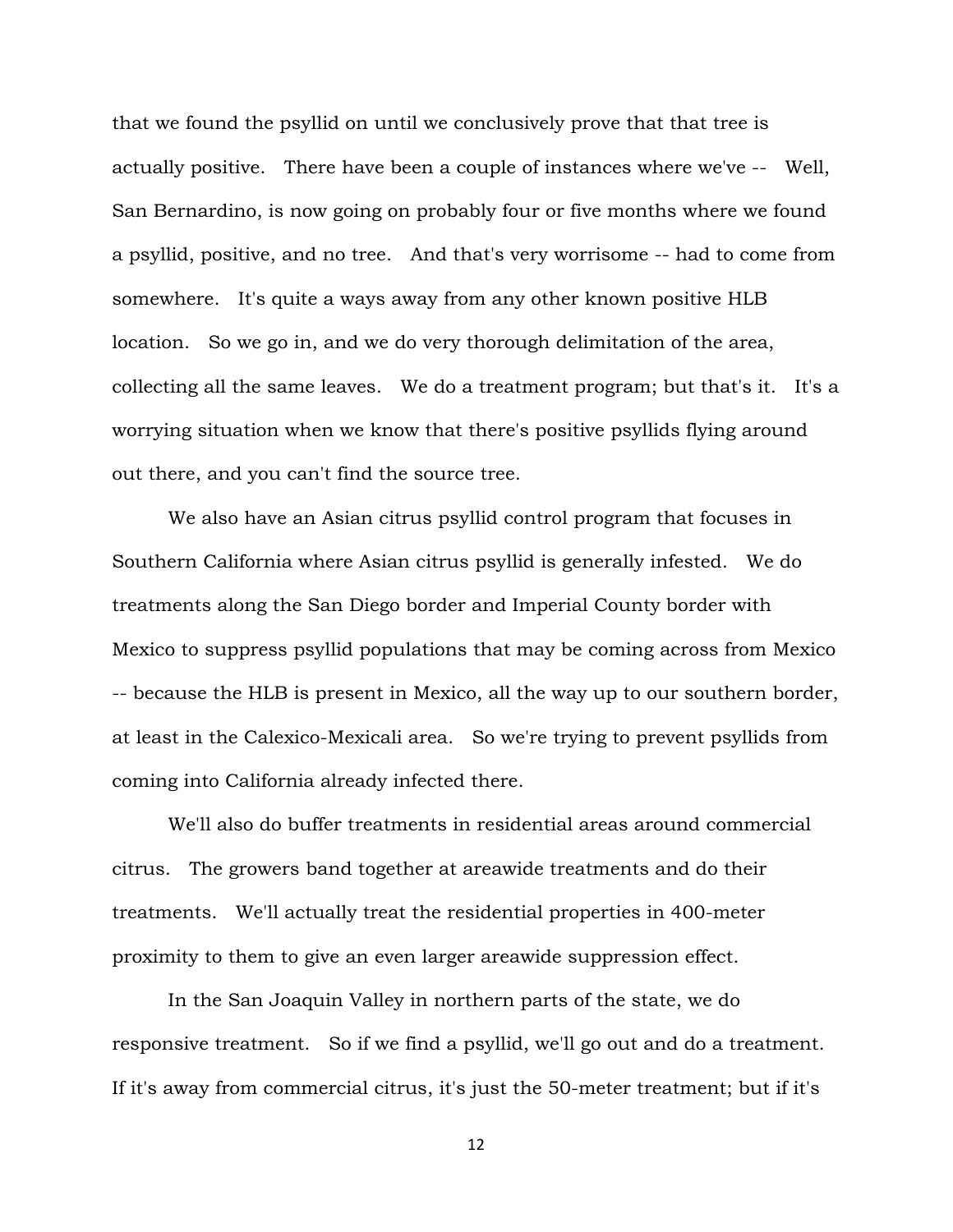near commercial citrus, we'll go out 800 meters and treat all residential properties. And the growers are expected to do an immediate treatment in response to that, as well. And they're very cooperative with that.

And as I mentioned, as ongoing survey method for HLB we're inspecting 70,000 properties around the state. We have a risk-based survey that's developed in cooperation with scientists from USDA ARS. It's sort of reverse engineered how the disease manifested itself in Florida and helps guide our statewide survey activities.

**SENATOR GALGIANI:** We have a question from a member. And if you don't mind, it's helpful as we think of questions, sometimes, to ask. Senator Dodd.

**SENATOR BILL DODD:** You know, I have had some experience in trying to . . . When I was on the board of supervisors in Napa County, we had the European grape vine moth. And, you know, with the help of the state and the feds and, frankly, even people -- growers from Europe, ag experts -- they were able to kill that within, I think it was -- I don't know -- two to three mating cycles -- if that's what it's even called. But I guess the question that I have . . . First of all, I'm very, very supportive of the industry and their quest to get this done. I think that to get rid of this -- I think you're showing that the grower participation is there -- what you're asking for and, at the end of the day, is for in these urban areas, we've got to take care of business.

But my question is . . . 70,000 inspections -- I mean, it's a lot. But if you were king for the day and budget wasn't a limit, scientifically, at what level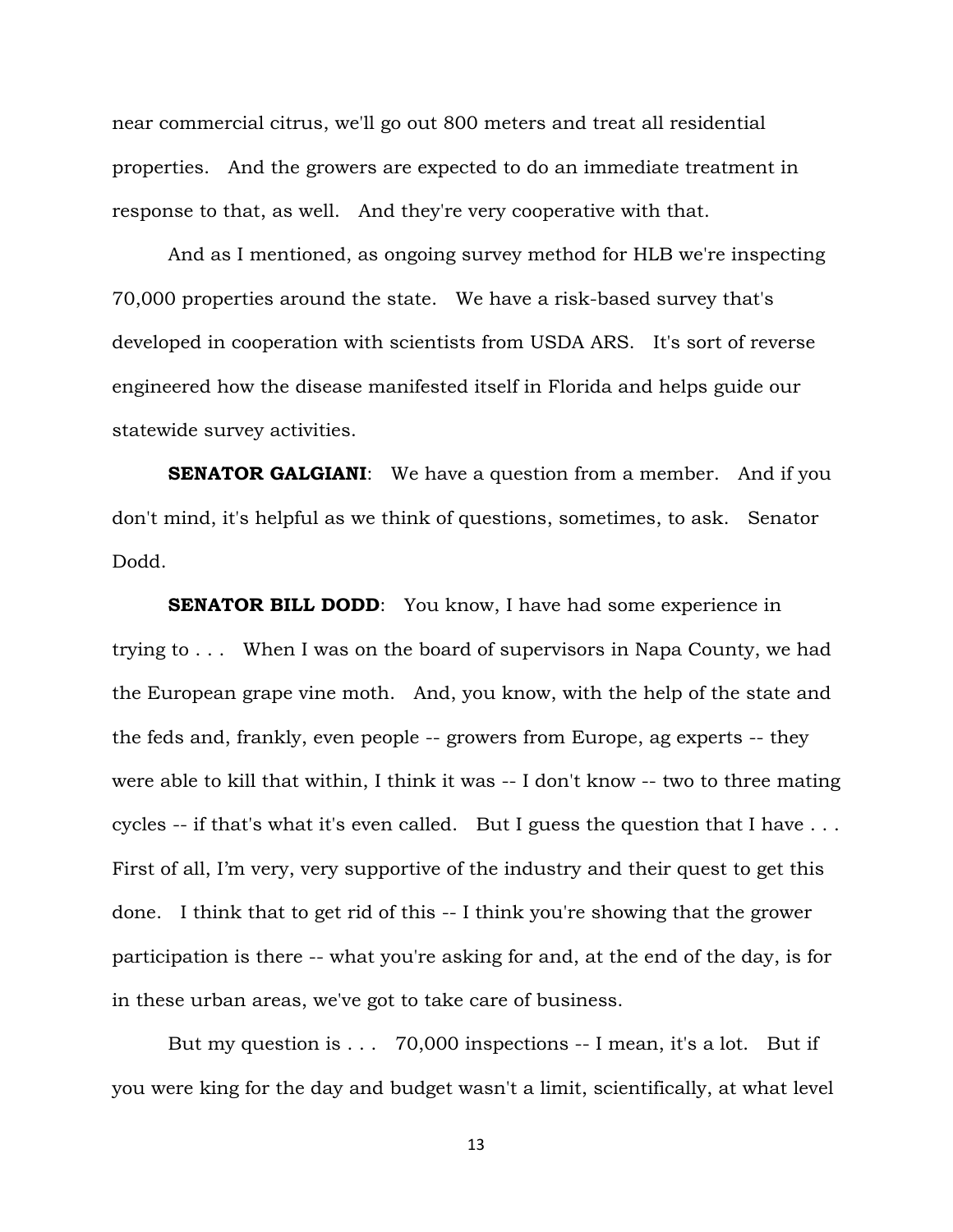would you have to do this to reasonably get to the problem?

**MR. CONDOS**: So as part of that statewide risk-based survey, the ARS, they give us an estimate of the number of square miles throughout the state that we should strive to visit and the number of properties within that square mile that we should strive to gain access to, and the number of actual plant samples that we should try to collect.

That's the goal; but due to a variety of factors, in any given year, we usually fall a little bit short of that goal. Last year, we actually fell a little bit shorter than the 2016 and 2015 because our activities and our attention was diverted to the delimitations of all the HLB positives that we found. So we have limited staff right now, and we can either do one or the other. And when you have a lot of HLB, you have to focus on what you know you have rather than doing the other good work that you would still like to be doing as much as you could.

But your comment about the EGVM: We have the same level of industry and public support for this program as we had for that very successful program, and that's key for any successful pest management program. You got to have both of those. But both of these pests are game changers for the industry. They realize that, they're fully behind it; and the public gets it pretty quick.

**SENATOR GALGIANI:** Senator Pan has a question, also. And even though he's not finished with his presentation, it shows you we're engaged and interested in the material you're presenting. So thank you for obliging.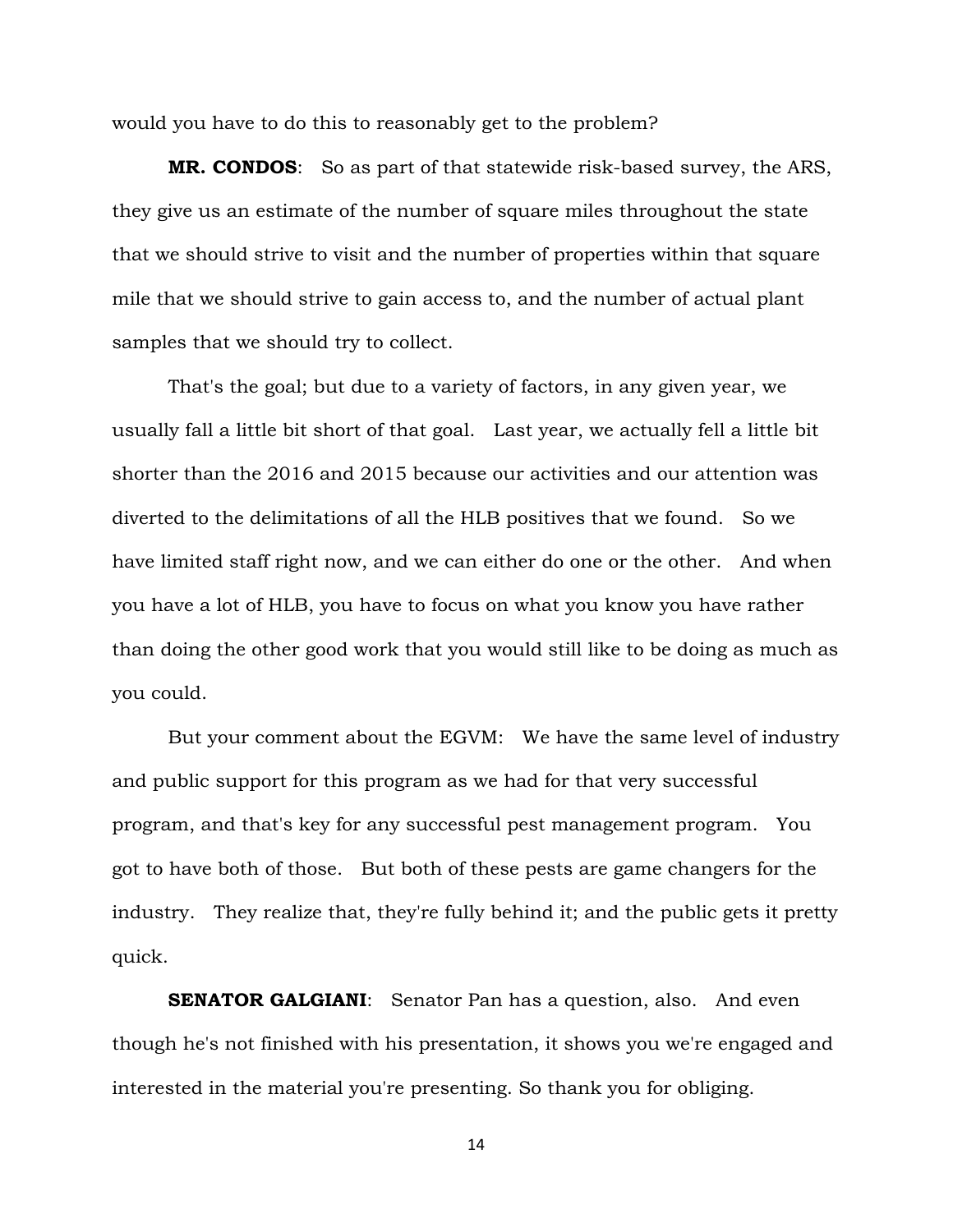**SENATOR RICHARD PAN:** I was going to wait till the end, but I thought just follow up on Senator Dodd's question, your answer to that. So I certainly understand that you said there are some trade-offs in terms of staff, but sort of to get back to Senator Dodd's question: So 70,000 is a lot of properties, but I think near Southern California 70,000 is a drop in the bucket. So the question is that -- and you described in your answer to Senator Dodd. Well, so how many properties ideally if you had infinite resources -- or I should say, not infinite, but what . . . So given what you described . . . You said, "Well, we can't get to all of them." So how many is "all of them"? In other words, so given what you just described, you know, these are at-risk areas and so forth. You're able to get 70,000; but how many would you want to have gotten to?

**MR. CONDOS**: Well, it's more than 70,000. The exact number, I don't have off the top of my…

**SENATOR PAN:** Well, can you give me a rough scale? **MR. CONDOS**: It's in the 80 to 90,000. **SENATOR PAN:** Okay, 80 to 90,000. Okay, so it's... **MR. CONDOS**: But that's also predicated on our laboratory have… **SENATOR PAN:** Okay, that was my next question, actually.

**MR. CONDOS**: Okay, so we know, about, on average, how many plant samples we collect when we do that survey per square mile. And what we do is we work with the researcher to figure out -- okay, if our lab can only process X per month, then we have to stretch out our survey over the X number of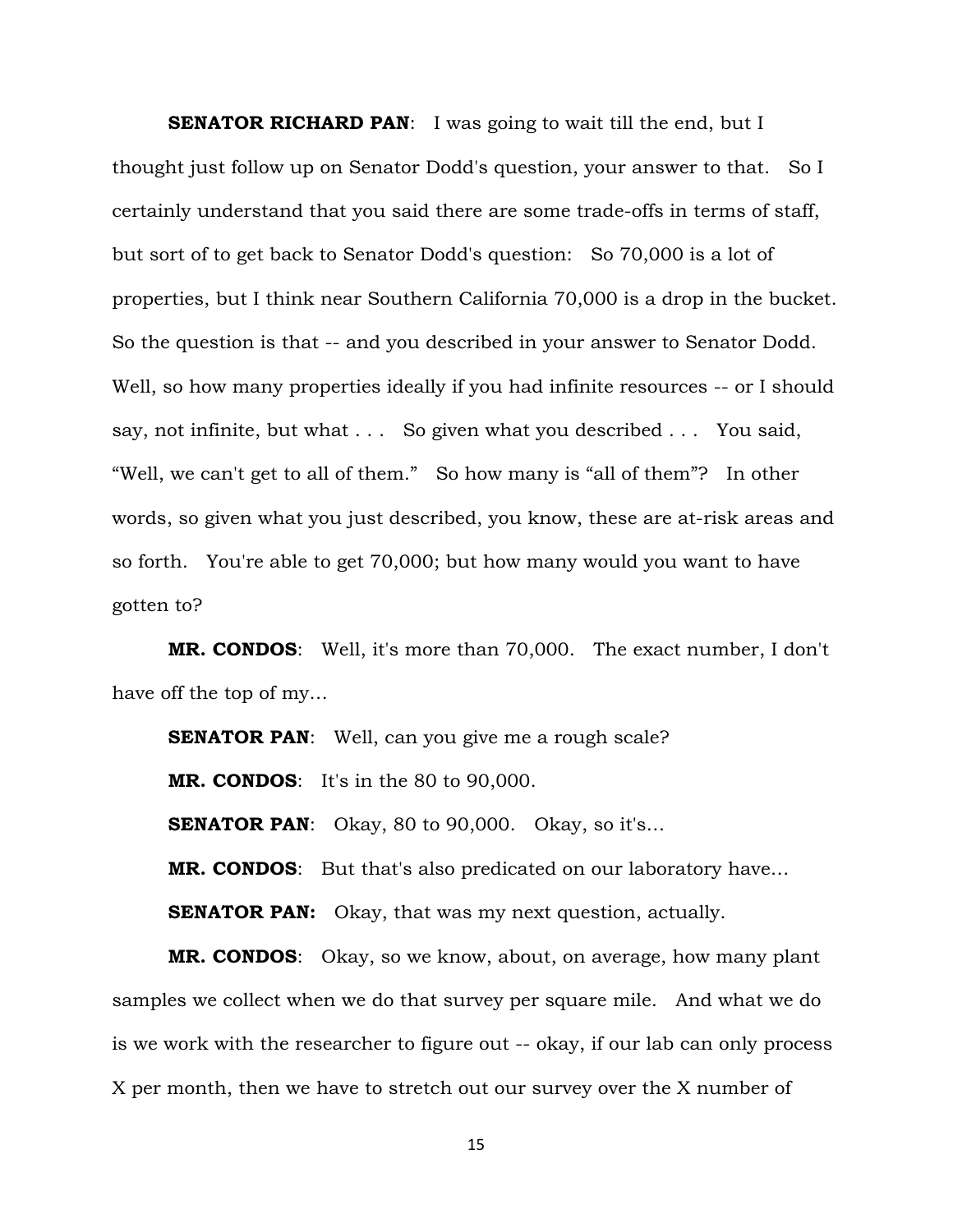months. So we extrapolate our lab capacity and then factor in that we're probably going to find some HLB, and that will take up a portion of our lab capacity. So we have been in the process of evaluating based upon future lab capacity and how many samples we should be collecting every year. And we're working with the researcher to give us that number to design a survey that would target that.

**SENATOR PAN:** Okay, so in my mind, since you're talking to the Legislature here . . . And I haven't had the experience that Senator Dodd has in terms of plant disease, I'm a physician and have a background in public health. So I think we all have . . . (Tristan -- there you go) But there's some similarities.

So I guess what I really want to know -- and you said, maybe you don't have the answer right now -- is what kind of lab capacity do you need - because you said that's a rate-limiting step -- both today and then projecting into the future, because unfortunately -- what you also testified to -- this is continuing to spread; so despite our best efforts -- we are fortunate it has not gotten to any commercial groves -- but it's still spreading.

And so my guess is what that means is that your 70 -- well ideally, 80 to 90,000 properties may go to 100,000, may go to 110,000. And if your rate-limiting step is your lab capacity, then we should be building lab capacity and, recognizing it may take some time to construct it, to think about where the puck's going and ideally get to the point where at least we can limit its spread so that it's not continuing to spread. I mean, ideally, we'd try to shrink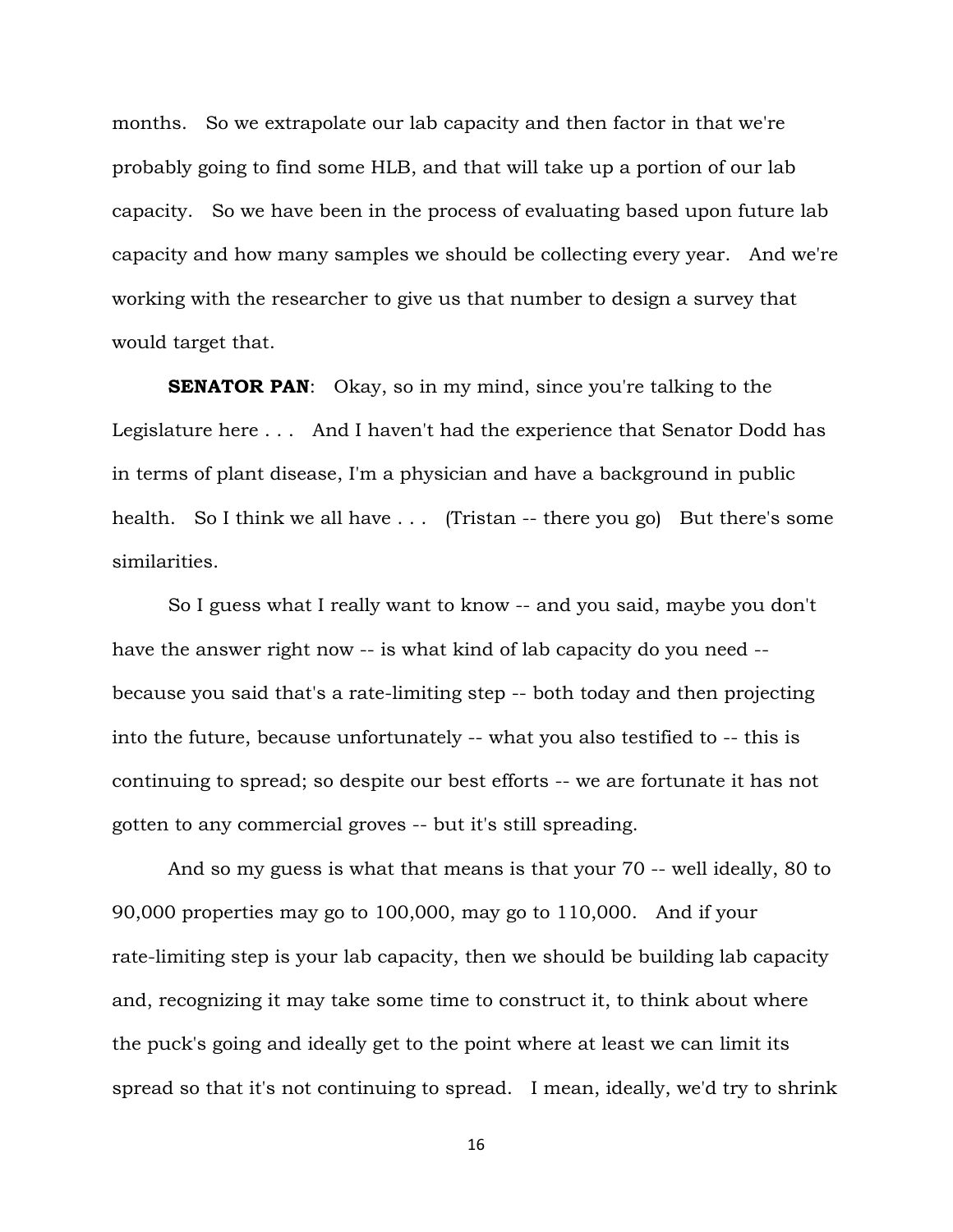it; but recognizing there's also -- may be coming -- other sources.

But what I'd like to know, especially as we start talking about budgets and so forth, is what is that lab capacity we need to have -- since that's the constrainer right now -- that's going to allow us to be able to get to all the properties you talk about? And then, of course, once you have the lab capacity, the additional staff and so forth. So I hope we will get that answer sometime soon.

**MR. CONDOS**: Well, so, as part of my current interim role is working with the committee to identify what dedicated resources they need for this program. Right now, they're using the existing resources of our Plant Health Division to do a lot of other things.

**SENATOR PAN:** So when would we anticipate you...

**MR. CONDOS:** May 9<sup>th</sup>, I'll be presenting to the committee.

**SENATOR PAN**: Which date?

**MR. CONDOS:** May 9<sup>th</sup>. We have a committee meeting on May 9<sup>th</sup>, and I'll be presenting to them our estimate of the dedicated resources that they need. It's all based upon what our future lab capacity will be.

**SENATOR PAN:** And you already have the resources for that? -- or do you need resources for that?

**MR. CONDOS**: Well, we just redirected some resource from this year's budget to increase our lab capacity. So it's going to be based upon that. We also have a couple of other labs, Citrus Research Lab, that can increase their capacity as well. What we've done is we've built a formula because we know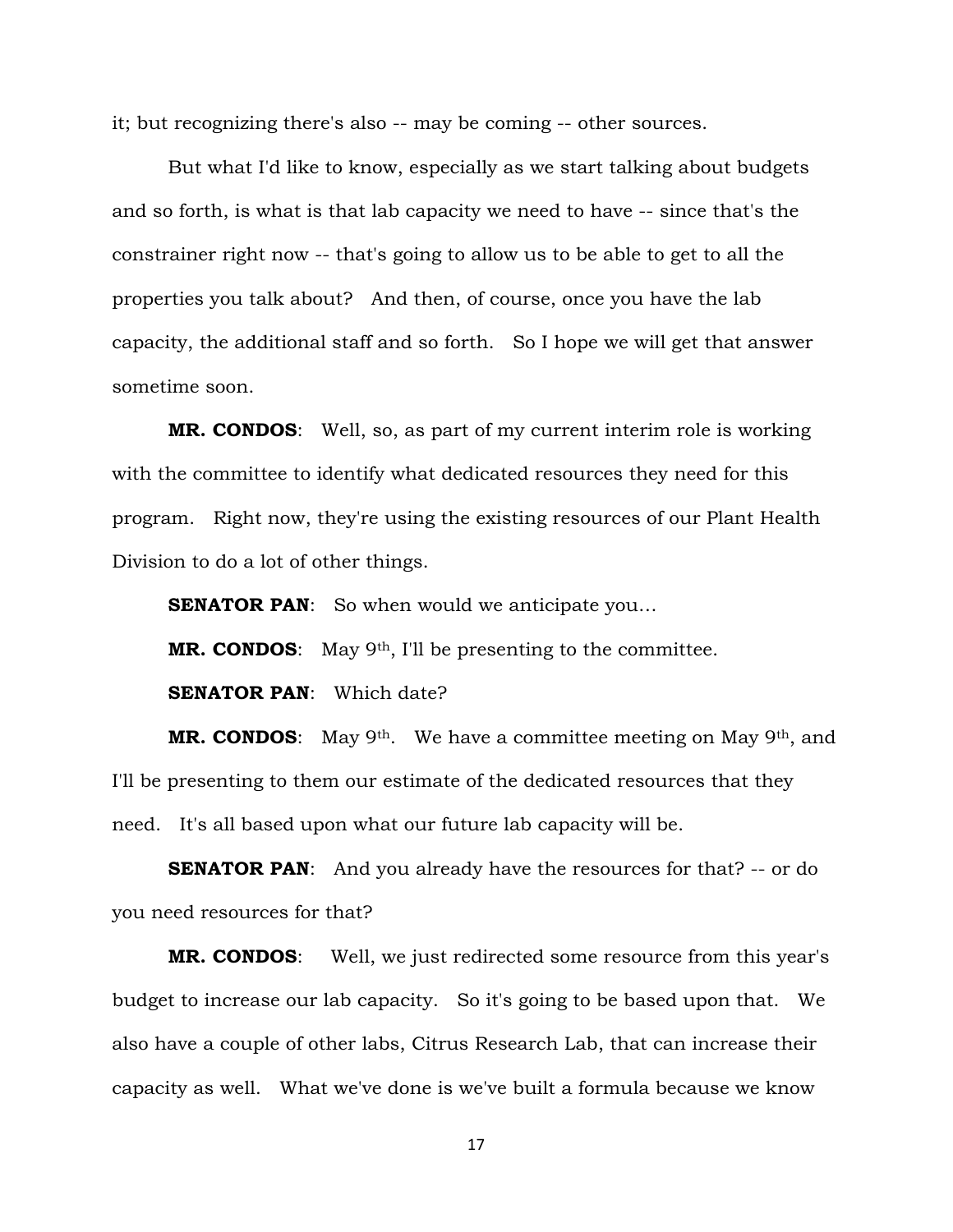that this is just the first step in increasing lab capacity because it does lead to the need for additional survey resources. You find more HLB, you need more tree removal resources. So what we've created is sort of a model that you increase the lab capacity, and it tells you on down the line how many more of the other activities you need to do.

**SENATOR PAN:** So what I would urge you to do, since you are talking to the Legislature . . . And I realize you are also part of the administration, and they have sometimes their own ideas. I would like to know -- I hope that you can report to us -- what is the ideal scenario in terms of lab capacity and staff necessary to reach every -- not just "I can't reach those; I'm going to have to stretch it out" -- reach every place so we can start trying to contain this disease? -- which I know you're working hard on and done a better job than many other places. But let's try to . . . I want to know what the resources are necessary to be able to actually hit all the areas that you need to take care of to solve . . . Alright. And then we can figure out, as the Legislature, what kind of resources we can allocate from the state to try to do that. But I'd like to know -- under what I'll call the "ideal scenario" -- but the optimal scenario in terms of resources in order to be able to -- you don't have to say, "Well, I have to pull back on this so I can do that."

**MR. CONDOS**: That's what on May 9th we'll make…

**SENATOR PAN:** Excellent, because we have a budget we're going to be passing in June. Thank you.

**MR. CONDOS**: Very cognizant of that.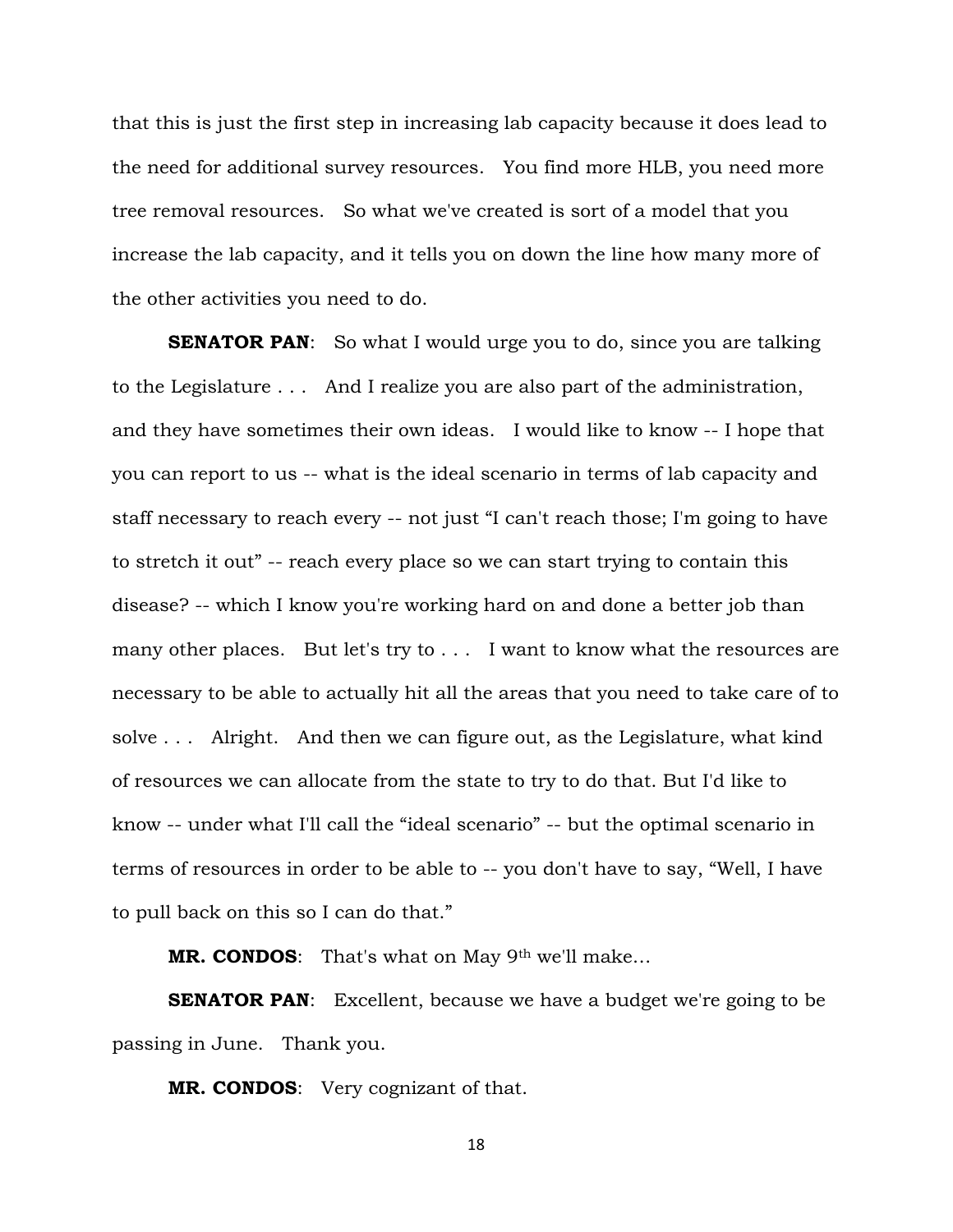**SENATOR GALGIANI:** Thank you, Senator Pan. Thank you.

**MR. CONDOS**: I might have answered everything else I had to say. Oh, our biocontrol program. So very interesting: In order to suppress psyllid populations in generally infested areas, we, through the University of California and the Citrus Research Board, imported a natural predator called Tamarixia radiata. And it's a tiny, tiny wasp; and it attacks the psyllid, the young psyllids. And we produce over 3 million of them a year and release them throughout Southern California and other areas in San Joaquin Valley or Northern California, where there's incipient ACP populations. Very critical part of our program because it provides a level of control in areas where we don't have a treatment program, and it's a lot of high degree of public acceptance as well for that program.

It's free pest control, just flying around in the air. All you have to do is control the ants on your citrus trees, and it maximizes the benefits -- because the ants will actually farm the honeydew -- which is that the psyllids' excrement is full of sugar -- and they farm and protect the psyllids. So if you don't control your ants, you can't maximize the benefit of this free biocontrol agent just hovering over your tree waiting to do its job.

This program is a very big program. It has very few actual dedicated resources, as I mentioned. That's why we're working with the committee, is to identify them. Right now, in any given month, based upon the workload, we can have as many as 500 staff working a portion of their time on this program. But they also do other things: Medfly, Japanese beetle, gypsy moth. Things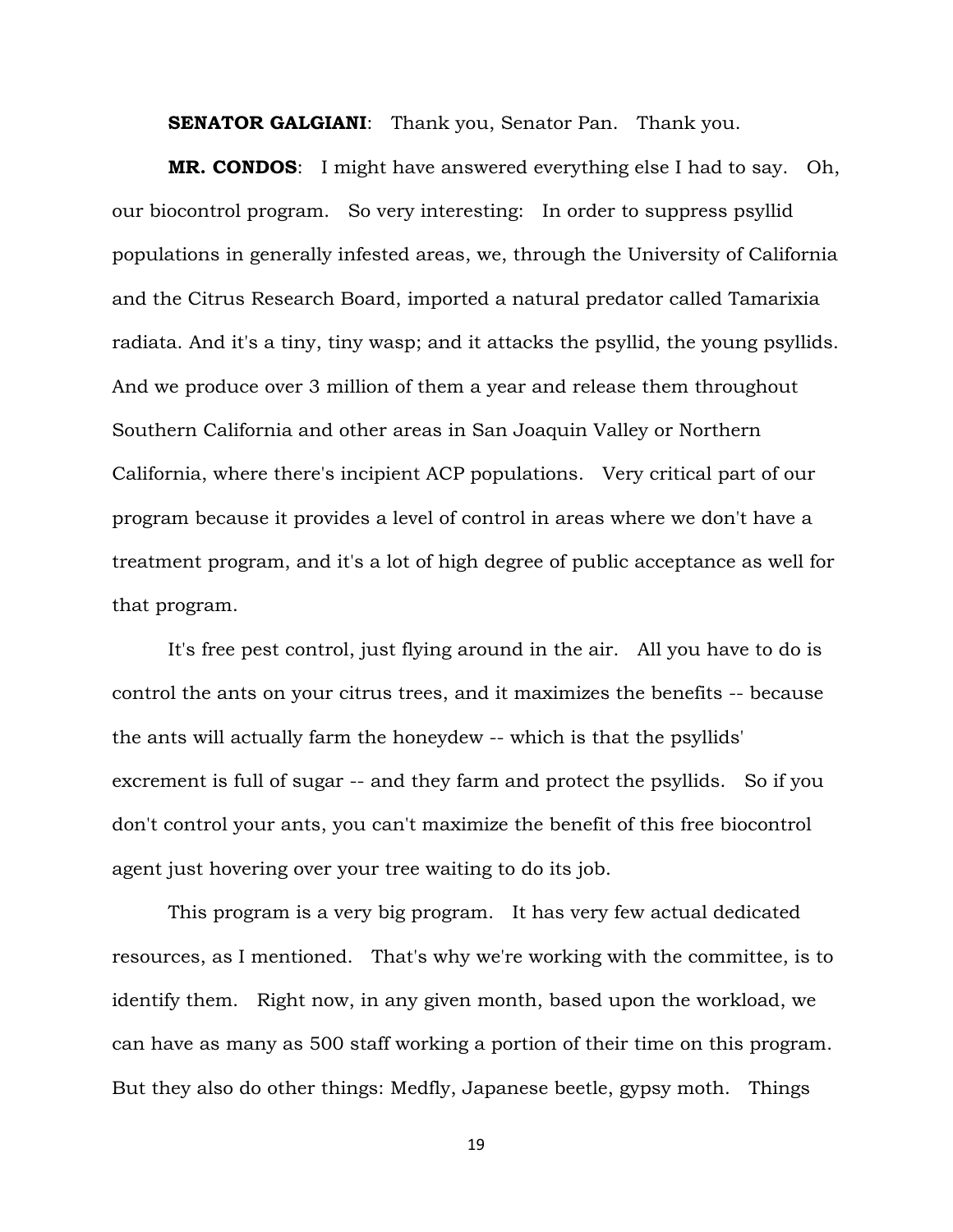like that.

We equate that to about 300 full-time equivalents. If you took the portion of everybody's salary and boiled it all down and divided it by the number of hours in a month, about 300, just on the program activities that we have now. That might change once we determine what our future activities are and what the appropriate dedicated resources are, but that's the level of effort going into this program. And that's just for state staff, because now you have the county agricultural commissioner staff, all the contractors that we use to help us deliver this program. So it's a -- it's a big effort, very big effort. But it's an appropriate effort because California's commercial and backyard citrus trees are experiencing the biggest threat ever between ACP and HLB. And the CPDPC and its many partners are dedicated to protecting our state's citrus trees, and it's critical that the program continue to be supported in order to save our state's citrus. And that's the end of my presentation.

**SENATOR GALGIANI:** Thank you very much. How are residents responding to the mandatory program? What's your sense?

**MR. CONDOS**: 99.9 of them are very supportive of the program; but when you get to 94,000 properties, even a small percentage that disagrees, for a variety of reasons . . . Some people are just antigovernment: "I don't care what you're here for. You're from the government, I don't want you on my property." Others may be antipesticide. Others just don't, they don't understand that the tree looks fine; but it has a death sentence. And once you can explain these things to the people, they get it. Occasionally, you just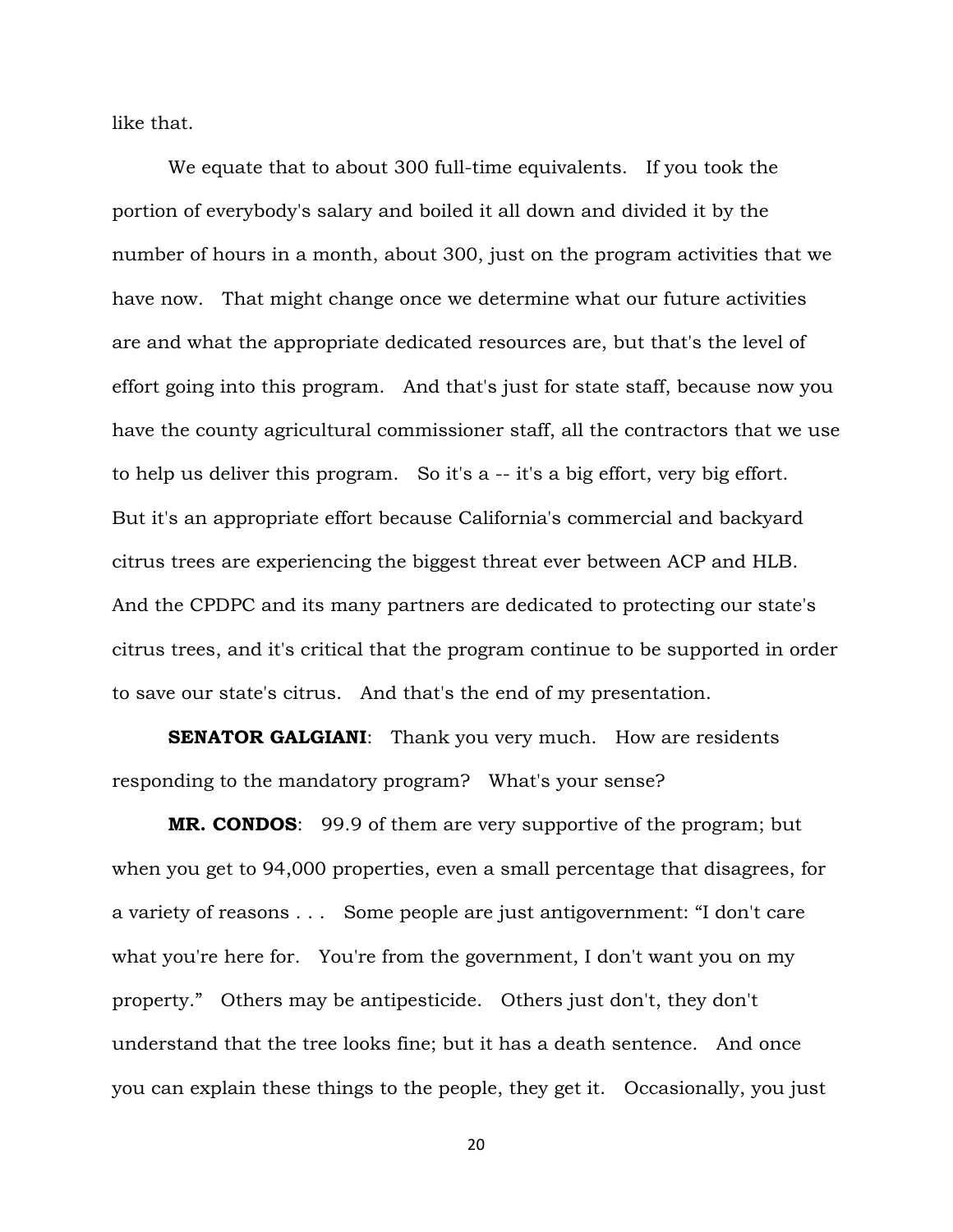have some people that are just not going to comply. And we'll actually get a warrant issued by the magistrate, show up with a Highway Patrol and the dogcatcher, and gain access to their yard. And this is after many, many, many attempts to persuade them, to educate them. We'll get the county ag commissioner to come over: "If you don't believe somebody from the state, here's your local county ag commissioner to explain that this is something we need to do, and it's very important." But if we get to the end of all of our efforts, we'll resort to getting a warrant to compel them to allow us access to take out the tree. We don't like having to do that. You don't make any friends doing that, but it's truly important, and it's what needs to be done.

**SENATOR GALGIANI:** Thank you. Any other questions from members? Senator Wilk?

**SENATOR WILK:** Yeah, I've got a couple just to follow up on that. Is there any compensation for someone when we extract their tree?

**MR. CONDOS**: There is no compensation because we're providing them a service. Their tree's going to die. If it dies and loses all its leaves and is an eyesore in their yard, and they're going to have to spend their own money to take that tree out. So…

**SENATOR WILK:** Then I'm wondering, have we had any sightings in the San Fernando Valley, since that's on the edge of Ventura County, which is obviously a commercial area for citrus?

**MR. CONDOS**: No HLB has been detected in the San Fernando Valley, but that's one of the areas where we do the intense statewide survey.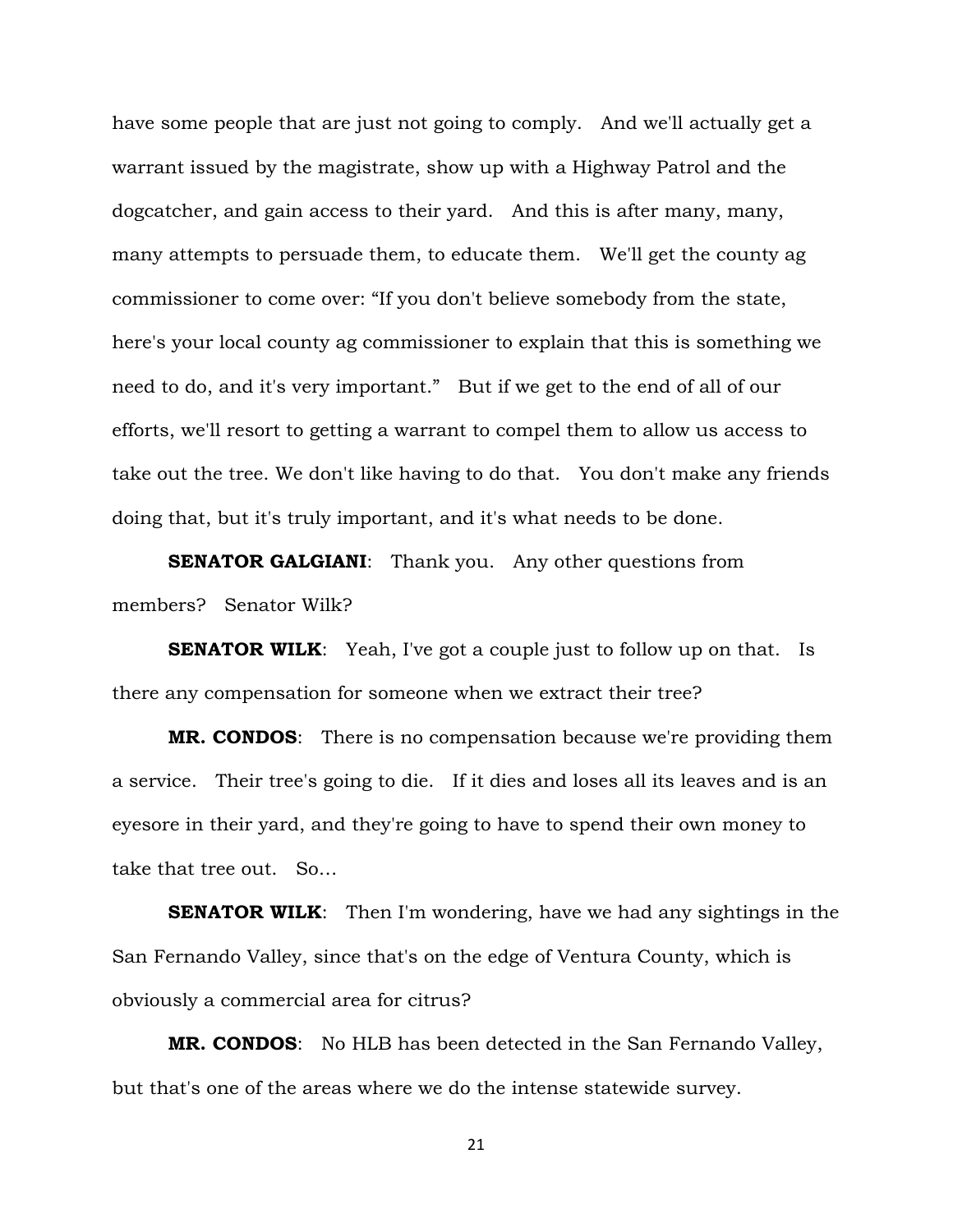**SENATOR WILK:** Alright. Thank you.

#### **SENATOR GALGIANI**: Senator Pan?

**SENATOR PAN:** Thank you. Again, thank you so much for your presentation. In terms of, because you made mention . . . Obviously, this is a partnership between the state and many of our local ag commissioners and local officials. In terms of resources, we touched on state resources, lab staff, and so forth. Are we allocating funds to affected counties or ag commissioners so that they can do their work? Are they using the – or just using local resources for those?

**MR. CONDOS**: We provide them money for doing the ACP detection trapping throughout the state and also for enforcing our bulk citrus movement restrictions. And some of them may go above and beyond. I'm sure that probably like Tulare and Kern and Fresno County are probably spending a little bit of their own money, but it's money that the citrus industry in their community donates to them via their taxes and the business activities. But we do pass money through to the counties to cover their costs for assisting with the program.

**SENATOR PAN:** Okay. I appreciate that because in terms of our total infrastructure, you know, we have to be sure we have appropriate funding at all the levels. We don't want to just not provide support for affected counties because, after all, this is a statewide threat.

**MR. CONDOS**: That would be an unfunded mandate, and we try not to do those.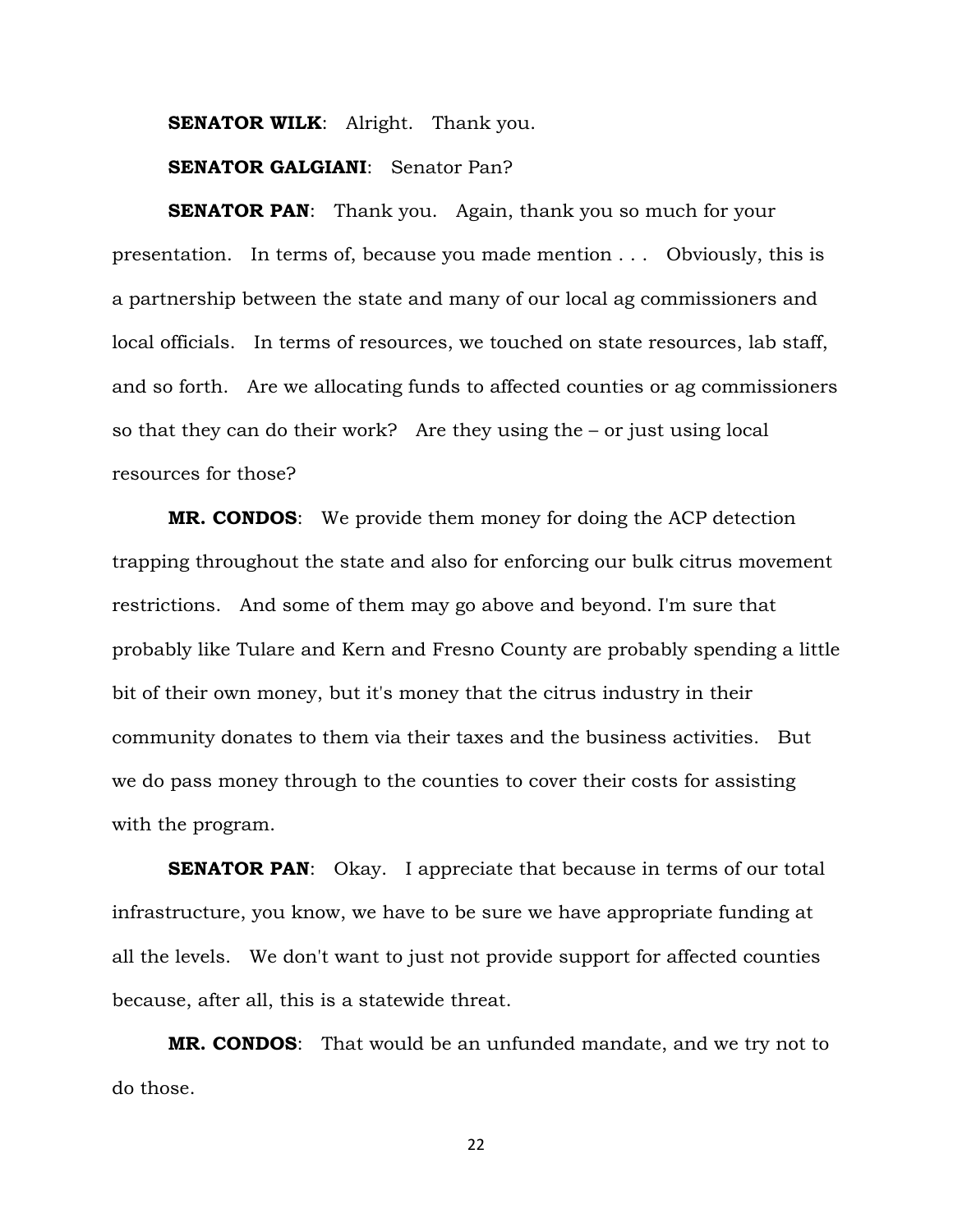**SENATOR PAN:** Well, aside from unfunded mandate, I mean, it doesn't benefit . . . The unaffected areas will only be affected areas later on if we don't step in.

And then I guess the other question I had is that you did make mention about some challenges in terms of people not cooperating. But in terms of pesticide applications, have you been running into any resistance or difficulties there or what should we be doing about that issue?

**MR. CONDOS**: Well, it's always a perennial issue in California. But because of the nature of the pest and disease, it's 100% fatal . . . The organic pesticides have been investigated. The University of California has done extensive investigation, and there's just no organic option currently available that provides the same level of efficacy and duration of efficacy as the pesticides we're using. The pesticides we're using are all EPA registered, they're all for use in residential situations. It's very helpful when we can call upon Office of Administrative Health: "If you don't believe CDFA, talk to OEHHA . . . They're not going to pull any punches on our behalf. They're going to tell you the straight story about this stuff." And when we can get residents to talk to them, almost always they assuage their concerns -- that with the fact that it's 100% deadly disease. The tree's going to die, and the people -- that message resonates with people.

But there is still some resistance to that, as well. We can fall back and say, "Well, we have a biocontrol program. At best, it's probably 30 to 40% effective, if you control your ants." So we are showing that we're doing other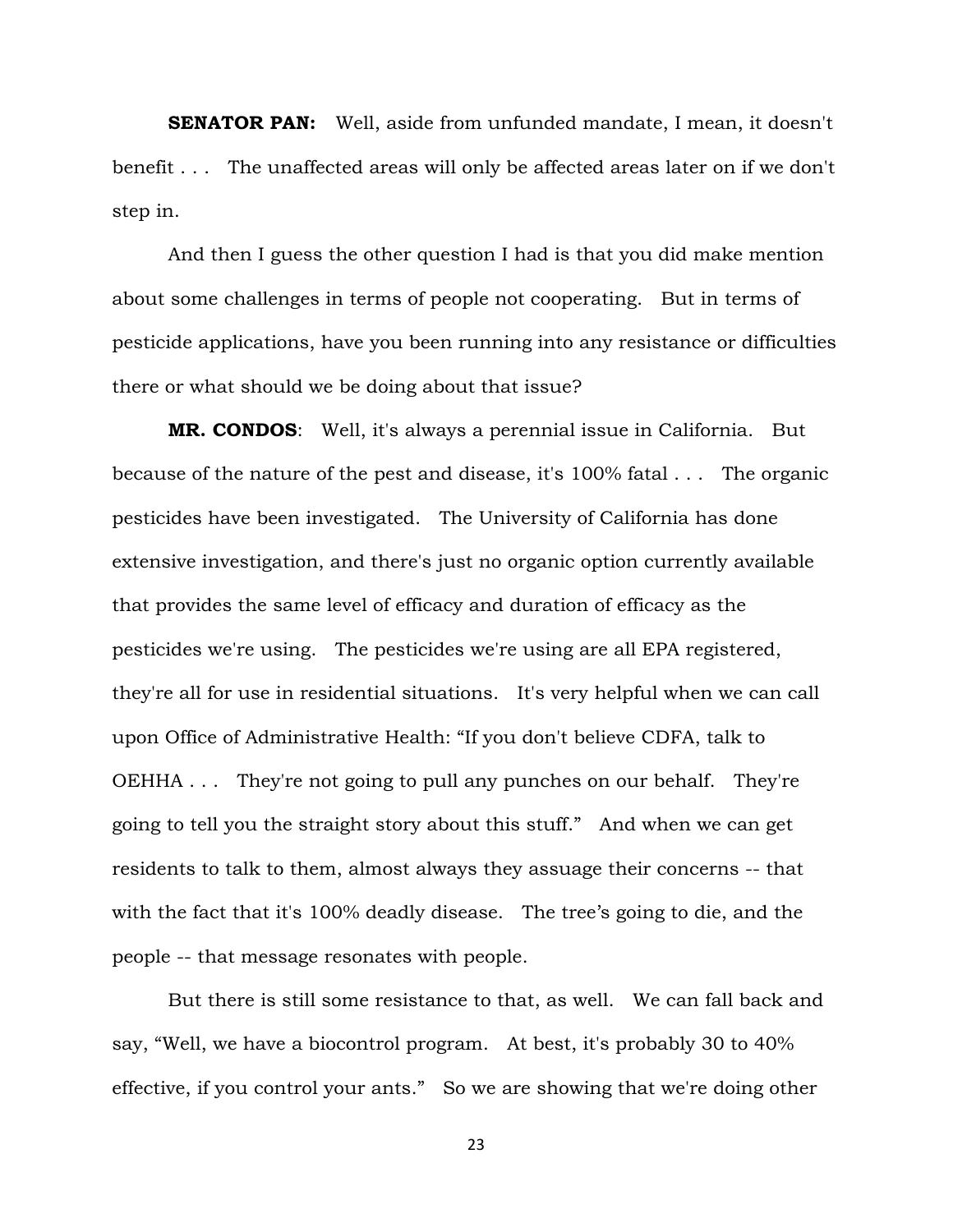things other than just spraying pesticides. I mean, the massive amount of detection and survey work that we do to find HLB. Pulling the tree out, that's a non-pesticidal activity. And that's the focus of the program. The focus is not trying to spray pesticides to suppress it. That's one element of it, but the focus is finding those trees. That's the number one focus.

So we can try to convince them that the whole program is a benefit, in that one part of the program that they may find objectionable is an important part but it's not our primary focus.

**SENATOR PAN:** But I guess in terms of public education and so forth, I'm just wondering in terms of the level of resistance you run into when you do decide you need to treat an area whether that's something we need to invest more in public education or not -- or you seem like that you're able to, by just talking to people, get their acceptance.

**MR. CONDOS**: Yeah, if we can get them together with OEHHA, it usually does the trick.

**SENATOR PAN:** Okay. And then the other question I had was in terms of the . . . So you said the problem is still growing. And based on your analysis, is that mainly internal spreading, still stuff coming from outside? What, where, what seems to be the main driver of the continued spread so far, right now?

**MR. CONDOS**: Last year, based upon the place where we found it and the number of trees we found, those infestations had been there for a couple of years -- and we finally found them. And then once we found them and started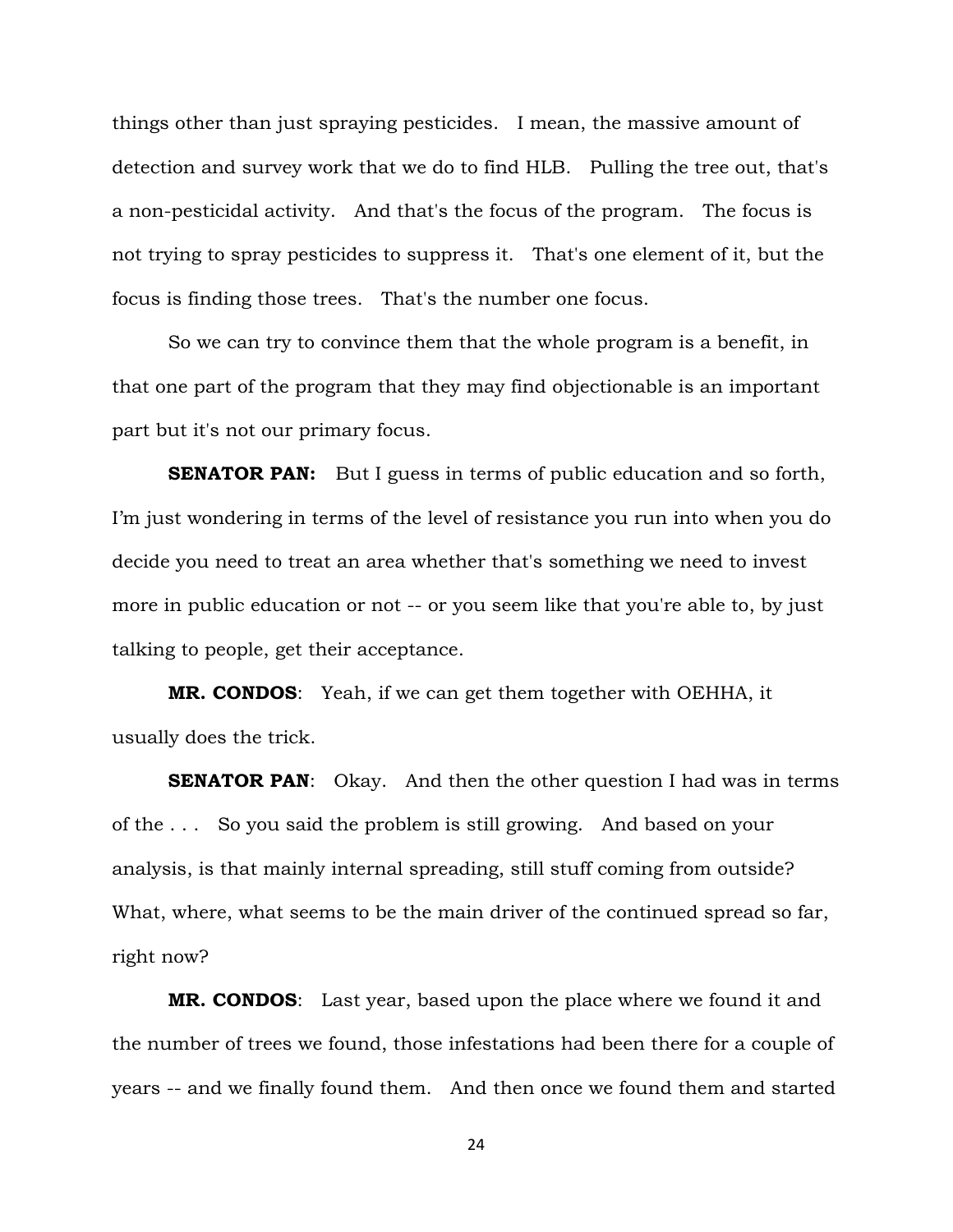delimiting, we really kind of started to get our hand around it. But unfortunately, that means that those trees were out there; and some of these places . . . There's a map in your packet showing the different eradication zones and the number of trees per city. Some of these infestations are pretty intense. We went from finding no trees there -- within eight, nine months, hundreds of trees. So it's definitely a concern that those trees were there undetected for several years, but that's good that we found them. We're removing the inoculum, suppressing the psyllid population, and quarantining the area so that it can't move artificially out of there.

And the quarantine for HLB, it's pretty harsh. If you have citrus nursery stock in an HLB quarantine area that's been exposed to the outdoors, you have two options: you can either have it destroyed or move it inside of an insect-proof structure. So, once again, you've got to spend your own money to build an insect-proof screen house, put your nursery stock in there for two years while we continually test it for the disease. And after that two-year time, then you can sell it -- but only in the HLB quarantine area. It has to be tagged that says you can't move it out of the HLB quarantine area. So things start to get better quickly once we find it. The program starts to apply its mitigations -- but first you've got to find it.

**SENATOR PAN:** Right. So in terms of, and I realize maybe it's pretty difficult, you have a two- to five-year latency period. In terms of trying to identify the -- I guess the index case or whatever. So when you have these clusters, is it mainly because it's going from one place to another in the state,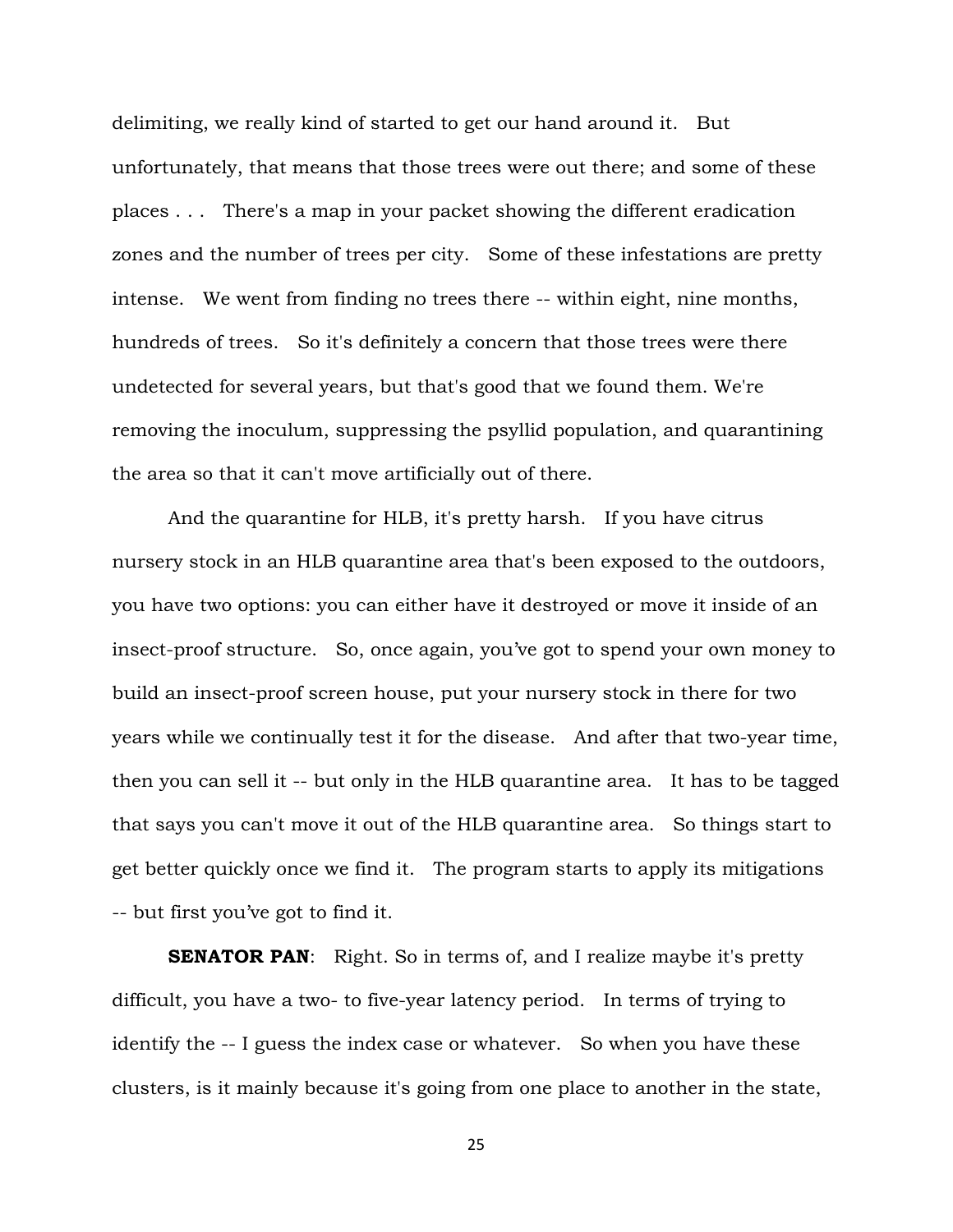or someone's bringing it in from outside. I mean, I'm just trying to get it…

**MR. CONDOS**: Yeah, it was probably, I would say, local movement; but we have . . . There's at least two different strains in California. The one strain was – in the first place we found it, Hacienda Heights. It's apparently a very, very, virulent strain, and they think that that's the only reason why we've only ever found two positive trees in Hacienda Heights since 2012. Two? I think it's two -- two or three, very few. Whereas, the other milder strains in the surrounding areas, we've -- when we first found the disease -- and a lot of those trees that we found were not symptomatic -- it was much more prevalent everywhere.

So that indicates there may have been two separate introductions. But because of our border stations that are preventing the entry of fruit and trees from Texas and Florida and the emphasis that we place upon this program, our federal partners are keenly aware and have redoubled all of their efforts to prevent the introduction from the land borders like in Mexico or our ports, as well. So they are very aware that the growers are spending millions of -- and the federal government is spending \$14 million a year. So it's something that they're keenly aware -- not making the problem worse, by prevention efforts to keep it out.

**SENATOR PAN:** The final question is about our border area, and do we have enough inspectors for things coming across our border, people driving things into Southern California, or so forth? Do we need . . . I think right now we don't inspect everything, we just sort of sample. What's the situation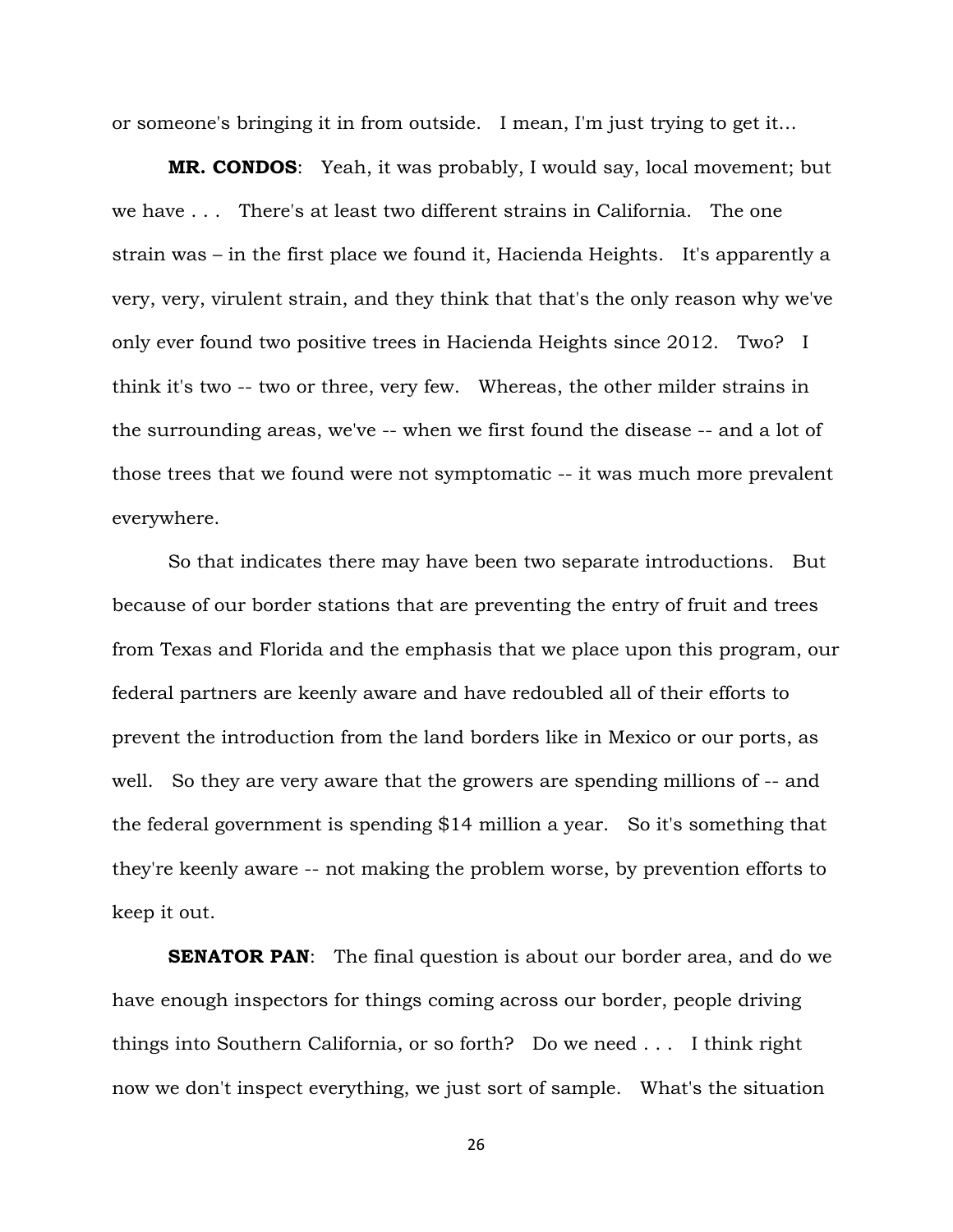right now in terms of agricultural inspection at the border?

**MR. CONDOS**: We have the resources we need now. Obviously, in the -- When we were searching for budget solutions a few years ago, we had a major cut. But then we were able to get resources back in the very next year to make sure that we are operating at the bare minimum level or sufficient level to maintain our goal and our mission of keeping pests out. So we collaborate with other agencies to actually help defray the cost to us of our pest prevention.

**SENATOR PAN:** Okay, when you say "bare minimum," that doesn't . . .

**MR. CONDOS**: At the time, at the time. But we've been able to form these partnerships. We have a partnership with CalRecycling, BOE. They pay us to help them deliver their mission, and in turn, it helps us continue to deliver our mission.

**SENATOR PAN:** So the situation right now is, what percentage do we inspect?

**MR. CONDOS**: So if you were to drive into the state from Reno, and we'd see you coming with your California license plate, and we'd ask you, "Hey, where you coming from?" You say Reno. And we know there's really not much in Reno in western Nevada that we're concerned with. But if you drove in in your U-Haul with Florida plates on it, you would get your full exam.

**SENATOR PAN:** So you catch every car coming . . .

**MR. CONDOS**: Yes, we inspect every car, if it's nothing more than, "Hi, how are you doing; where you coming from; do you have any fruits or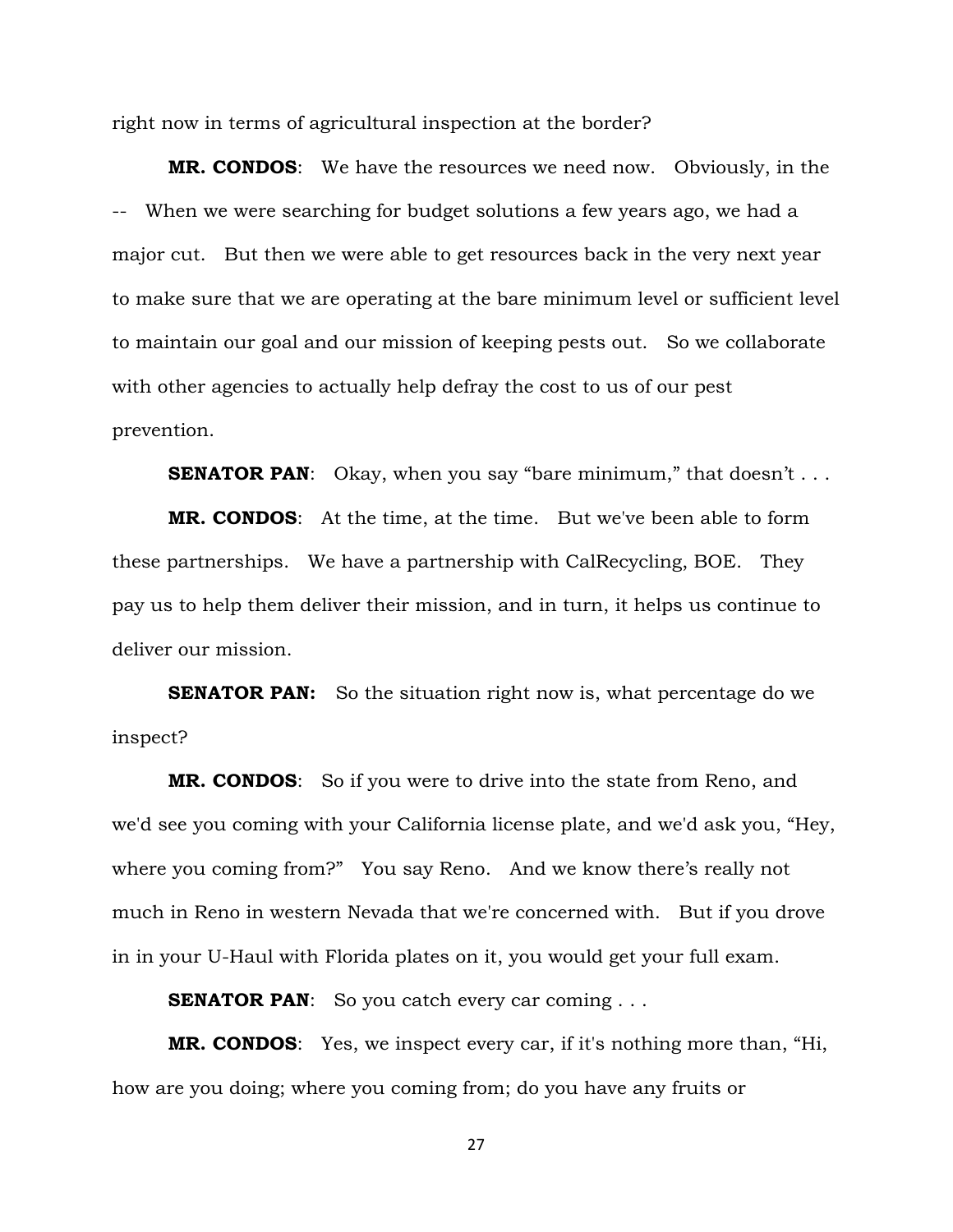vegetables?" It may be as simple as a question. If the questions lead to the right answers, you get to open your trunk and open your trailer. All commercial vehicles are inspected.

**SENATOR PAN:** Alright. Thank you.

**MR. CONDOS:** You're welcome.

**SENATOR GALGIANI**: Senator Wilk?

**SENATOR WILK:** Yeah, I have a final question. I, too, want to thank you for your testimony. I think you can sense that you have sympathetic ears here. And it seems to me, I think we all probably feel like we're under-investing in addressing this. So if my notes are correct, you had mentioned that in Florida 80% loss, right? Which accounted for \$2.9 billion. If we had an 80% loss here in California of our commercial citrus crop, what does that equate to in a dollar figure?

**MR. CONDOS:** So our industry here is worth about 2 billion -- \$1.6 billion impact. It's big. And then that doesn't count the citrus trees in people's backyard. Which I have seven citrus trees in my backyard, and they're important to me. And there's a lot of other Californians that feel the same way. So it's not just the commercial loss, it's a loss of those plants in our yard. Which it's a cliché to say they're, it's an icon of California landscape, but it really is. I mean, with 60% of all homeowners have at least one. It's an important tree. And people get sentimentally attached to their trees. You know, "Oh, my grandfather planted that tree." You hear that story, stories like that all the time -- or "We use that citrus to make orange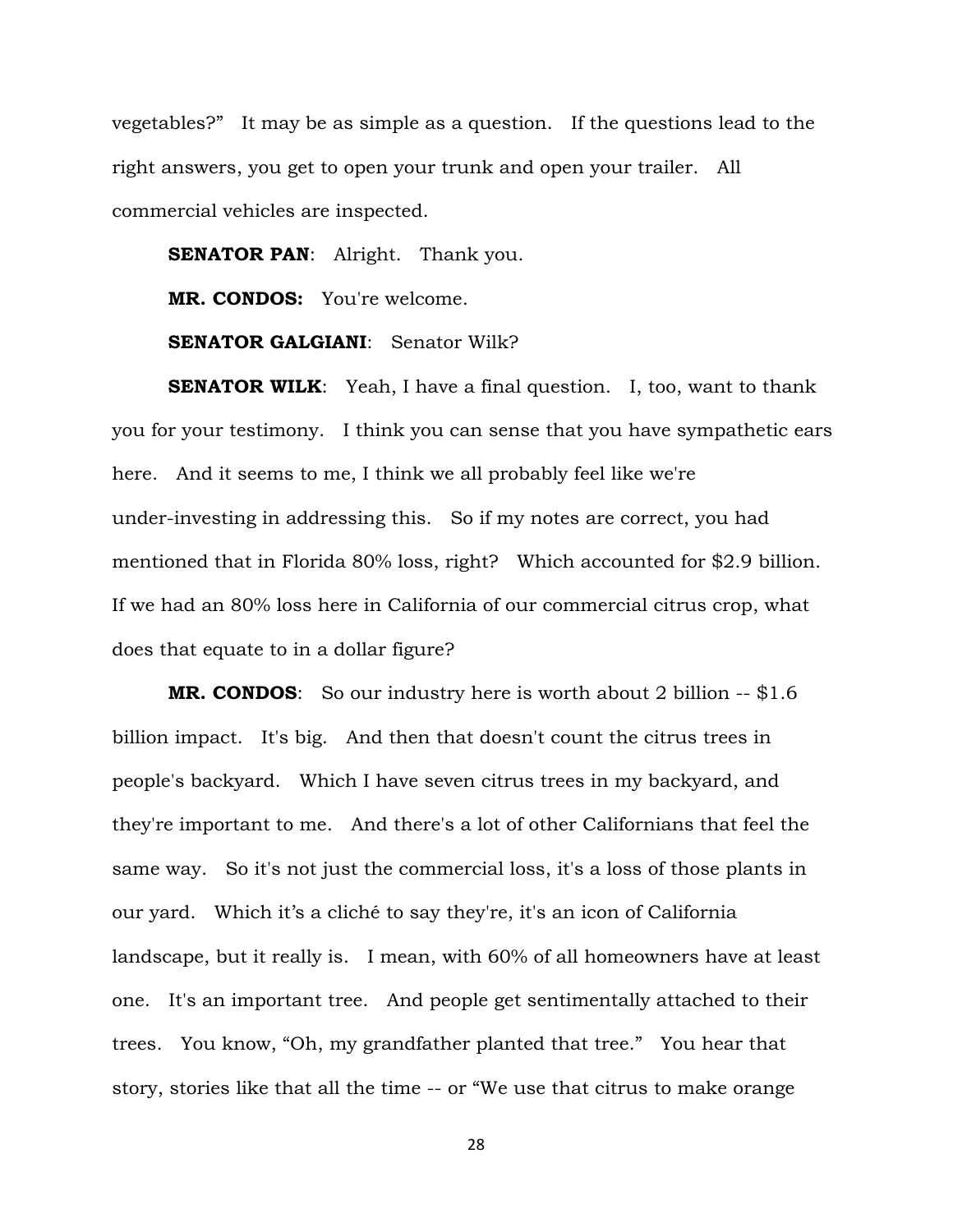juice on New Year's Day. It's our family tradition. That tree's, you know, part of our family."

**SENATOR GALGIANI:** Thank you. We very much enjoyed your presentation. Thank you very, very much.

**MR. CONDOS**: Thank you.

**SENATOR GALGIANI:** And next, we have Lauren Noland-Hajik on behalf of California Citrus Mutual; Nick Hill, a citrus grower and immediate past, present, and current committee member of the Citrus Pest and Disease Prevention Program with CDFA; and our third panelist is Kevin Severns, citrus grower, General Manager of Orange Cove-Sanger Citrus Association, who is also immediate past vice chairman and current committee member of the Citrus Pest and Disease Prevention Program with CDFA. Welcome. Thank you.

**MS. LAUREN NOLAND-HAJIK**: Thank you, Madam Chair and members of the commission, Lauren Noland-Hajik here on behalf of California Citrus Mutual. I just want to thank you for your continued efforts on this issue and for continuing to keep up awareness of this issue. Obviously, Huanglongbing is one of the most significant and increasing threats to the citrus industry here in the state of California. And as you heard from Mr. Condos, we have seen a great expansion of the number of positive trees that we found here in California. Detection has actually increased a thousand percent in the last 12 months. And while this is incredibly alarming as a number, it also shows that the program that CDFA is implementing is working. We're finding these trees,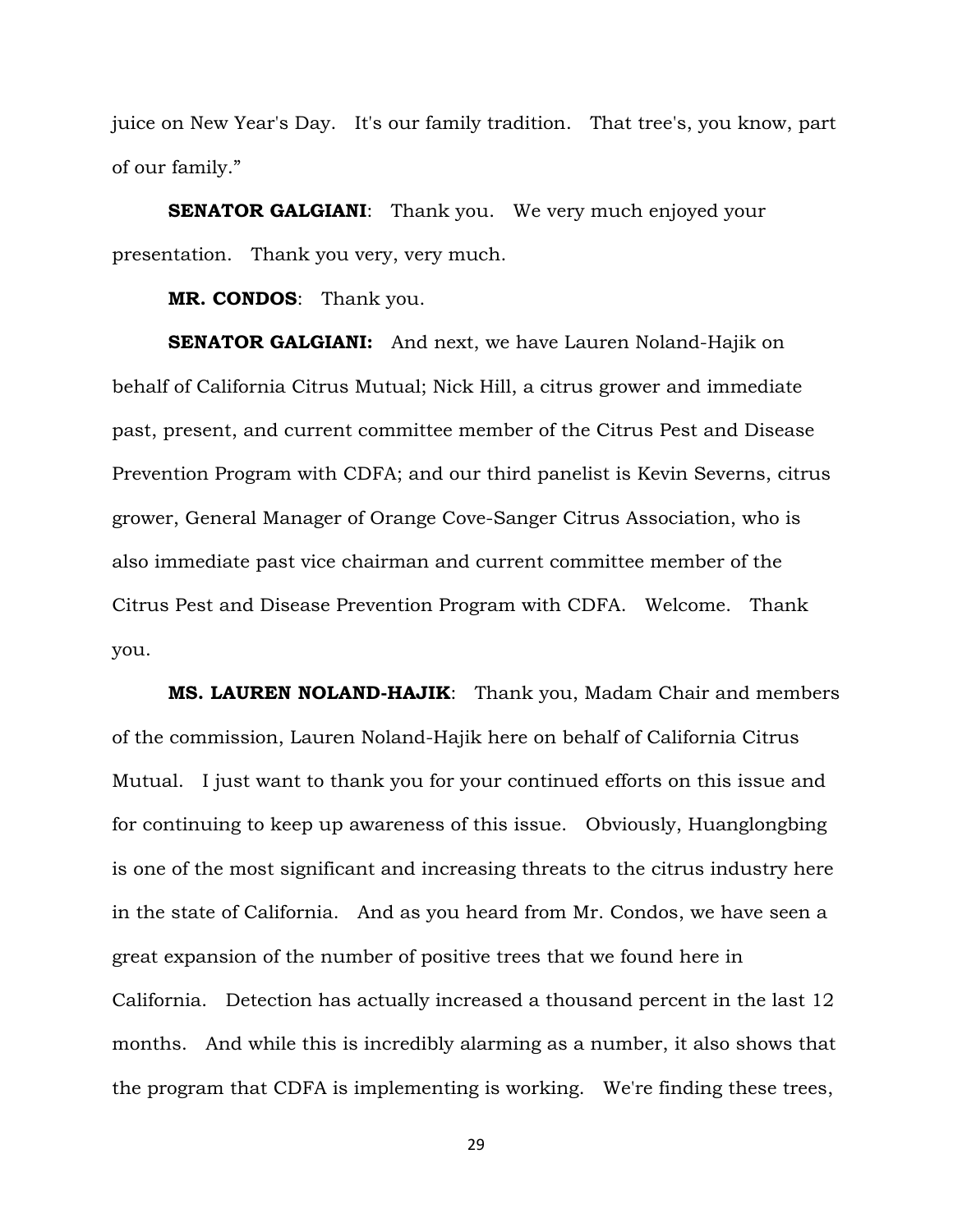we're identifying them, we're finding the bug. And so, we need the state to continue in its commitment to ensure that we can continue to have the resources to fight this disease and have CDFA continue to be successful in identifying this.

In the last 10 years, citrus growers have invested well over \$100 million into this program themselves, and that's all directed towards urban inspection, treatment, trapping of the bug, et cetera. It's not being used on those commercial groves. Anything that the growers are doing are on top of that. And the citrus industry is incredibly committed to this cause. In the last 12 months, on top of what they are funding under their assessment, they also raised \$8 million and built a brand new lab at UC Riverside specifically for HLB research to try to find a cure for this disease, see what we can do.

To Senator Wilk's question that he just raised -- so thank you for that - a study by UC Riverside actually just came out yesterday -- and we're still combing through it -- but it estimates that the industry is actually a 3.3 billion industry and that its economic impact to California in 2016 through 2017 was \$7.1 billion. It also estimates that if there was just a 20% reduction of citrus acreage it would cause a loss of 7,350 jobs and 127 million in employee income and reduce the state's GDP by \$501 million. So we will get you, the committee, and staff that new research that just came out so that you can see all the numbers through there.

And then, as Senator Pan had brought up, what do we need in resources? You know, last year we got \$10 million from the General Fund,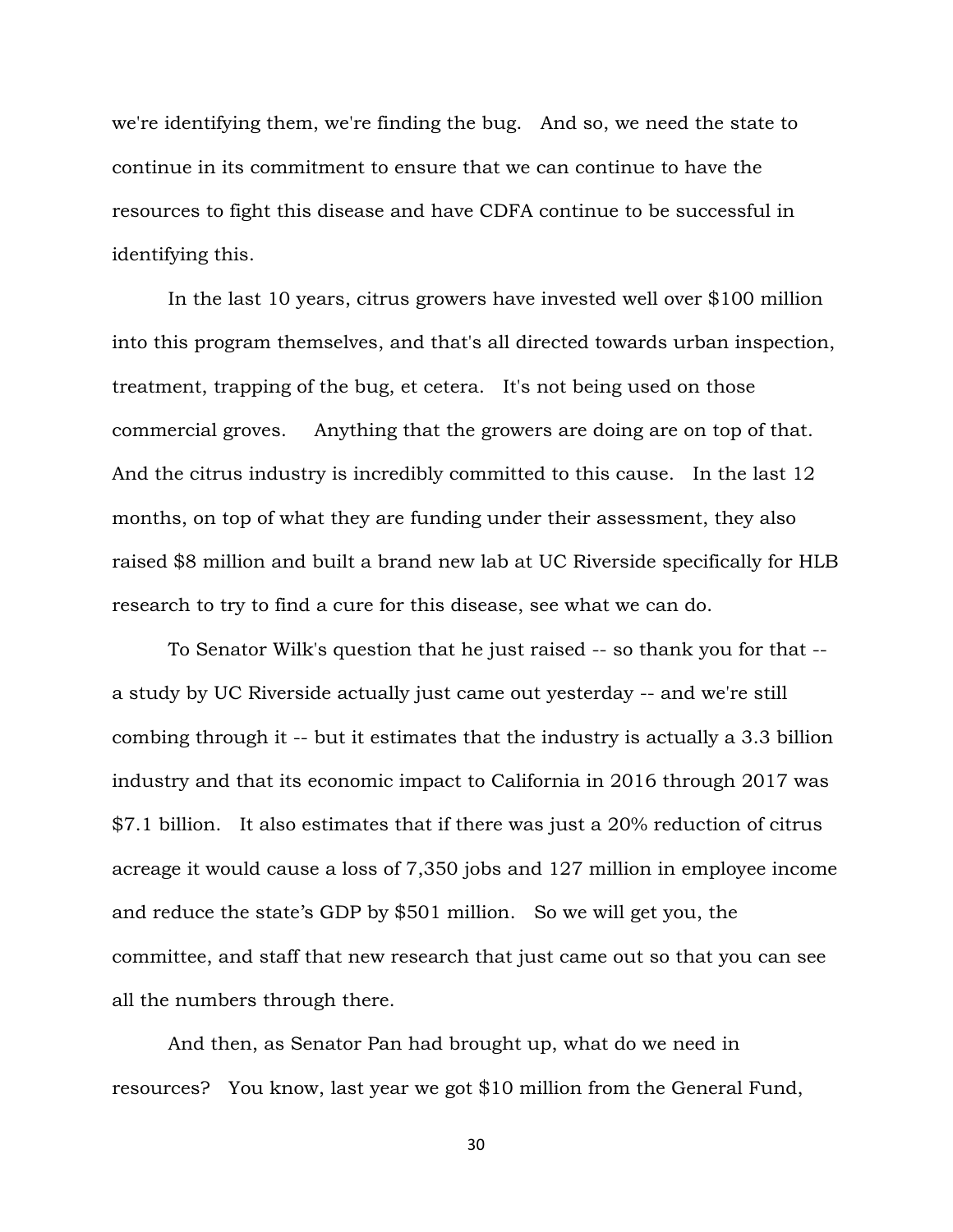and that was huge. On top of what we were getting from the federal government, on top of the assessments that the citrus growers were putting in, that \$10 million allowed CDFA to increase what it was doing in the program. And as you can see, it was successful because we are finding those trees. That's why we're so encouraged by the Legislature this year, Senator Galgiani for pushing forward the budget request and for holding this hearing because it is critical that we maintain the relationship that we have between the growers, the state, and the federal government so that we can continue to have a successful program and protect our commercial citrus.

So I'm here to answer any questions. But fortunately for all of us, we have two citrus growers with us who are, you know, on the ground seeing this every day, who can tell you what's going on and then answer any more particular questions. Thank you.

**SENATOR GALGIANI:** Thank you very much. Any questions or should we proceed? Please. Thank you very much.

**MR. NICK HILL:** Hi, my name is Nick Hill. I'm a grower -- I grow six different varieties of citrus -- past chair of the Citrus Pest and Disease Prevention Committee. And I think I'm here to add a little perspective to what we're doing.

Let's look at Florida. Once the disease was found, it took them about four to six years till they were completely infested. Texas, once they discovered the ACP, within four to six years they were within a tipping point; and they can't go back because they got so many trees they can't stop it.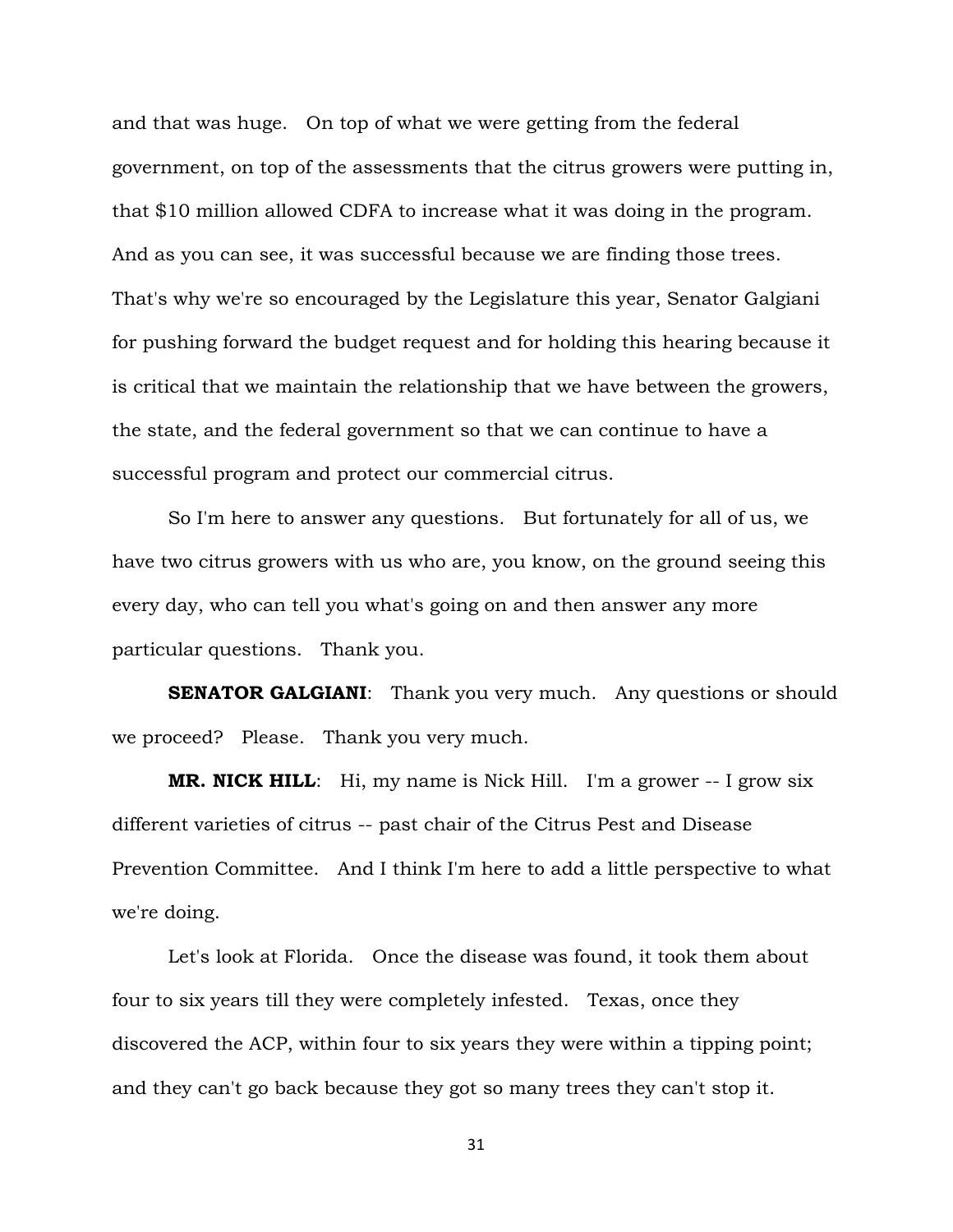We're now in our 10 years of this program, and we're still not found any "hot" trees or HLB-positive trees in any commercial orchard because this state, the growers have driven this program, have funded it to make sure that we trap and find where the ACPs are and where the HLB is. That's 10 years ago. So I think that we have a strong program.

Our budget in the beginning ran about \$2 to \$3 million. We are currently at a budget of \$42 million; and without the state's kick-in of the \$10 million last year, we feel that we would have had to dilute our program, everything from biocontrol, to residential trapping, to buffer zone treatments, to trapping out in the field. Several years ago, I went to Florida. I've been to Florida four times. And they were at that time spending \$20 million a year to fight ACP/HLB, and I thought we'll never get to that point. Well, we're double that now, and I don't see any end to the current budget. As long as we have these hot trees, and as long as we're taking out trees, as long as we're spending the bulk of our money in the urban areas, I don't see our budget declining by very much. I would like to see the sustained budgeting from the state at that 10 million or plus level. We need the money.

The growers have put everything they've had into this thing. Between the assessments of CDPCP and CRB, we're upwards close to \$0.16 to \$0.17 per box. That's 100 bucks an acre. Not to mention all the different farming practices I've had to put in to mitigate the movement of ACP. We're now tarping all loads. We're now mitigating anything we move within quarantined areas with spray and moves or washing or cleaning products. I've got extra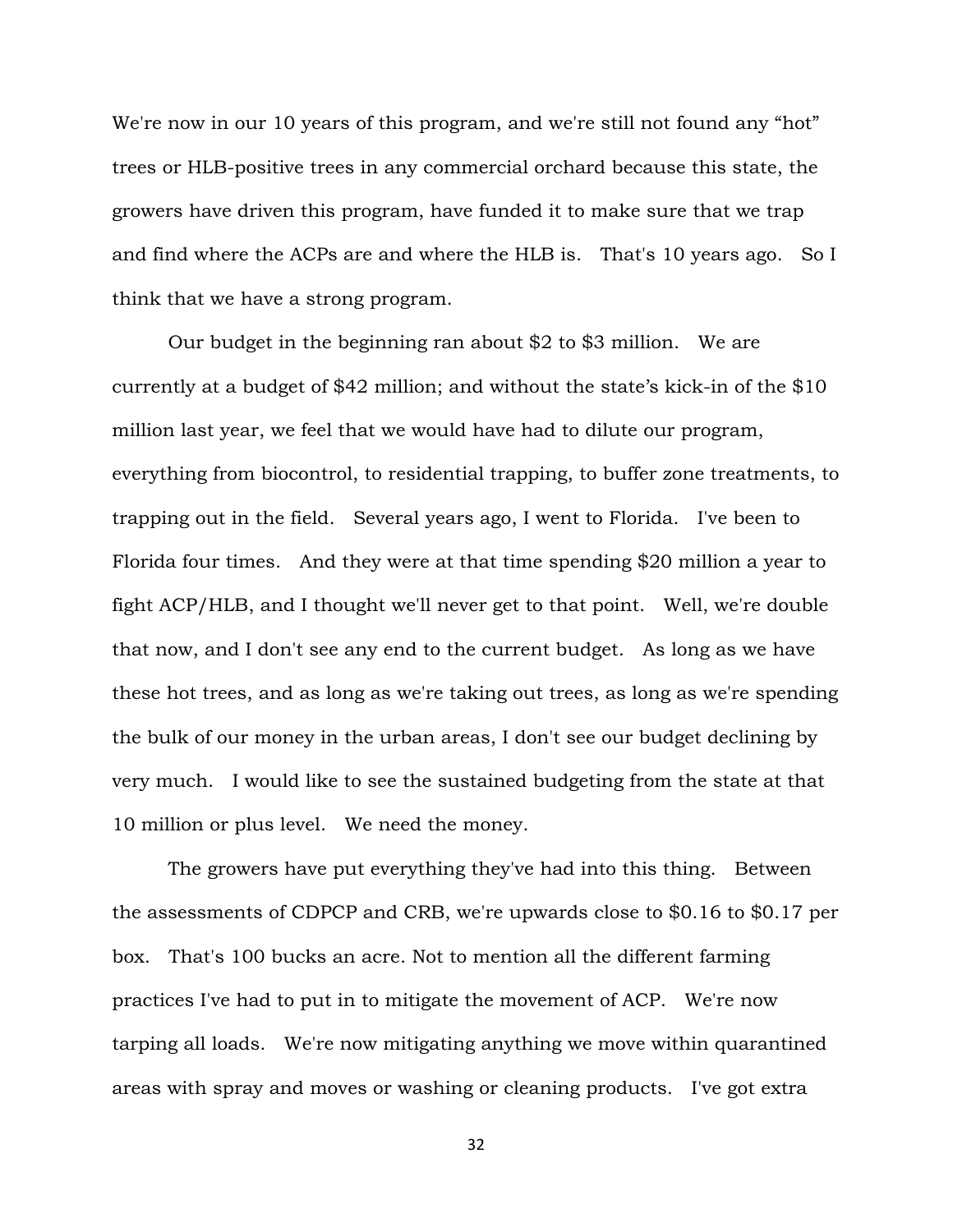detection in the field. I have extra training to my employees. We check every bag that goes out of our field, in and out, to make sure that they been properly cleaned. All my equipment is properly cleaned before it comes and goes in the orchard. All of these things are all costs that we're having to take in. I now add extra systemic chemicals and pesticides into my fields so that if the ACP bites the tree, if I have a rogue one in the field, I drop it right there.

All these things, all good growers are doing. It's adding a couple hundred dollars onto our budget per acre to manage this upcoming disease. And right now this industry is lockstep in stopping this disease. No matter what we say or do, we're going to do that.

I'm a businessman. I cannot pull up my trees and move them to Arizona or Texas -- I wouldn't want to move to Texas. But we're here to make sure this industry lasts for my generation, the next generation. Thank you.

**SENATOR GALGIANI:** Thank you very much. Please.

**MR. KEVIN SEVERNS**: Senator Galgiani and the committee, thank you very much for allowing us to come here and talk to you today about our battle with HLB and the Asian citrus psyllid.

It's our desire to express to you the importance of maintaining, if not enhancing, the state of California's current level of support in the CPDPC program through CDFA. To do otherwise will no doubt result in drastic reductions in important aspects of this program at a critical time in our battle. Now is not the time for us to back off in what is truly a fight for our lives and the survival of the California citrus industry. As has been mentioned already,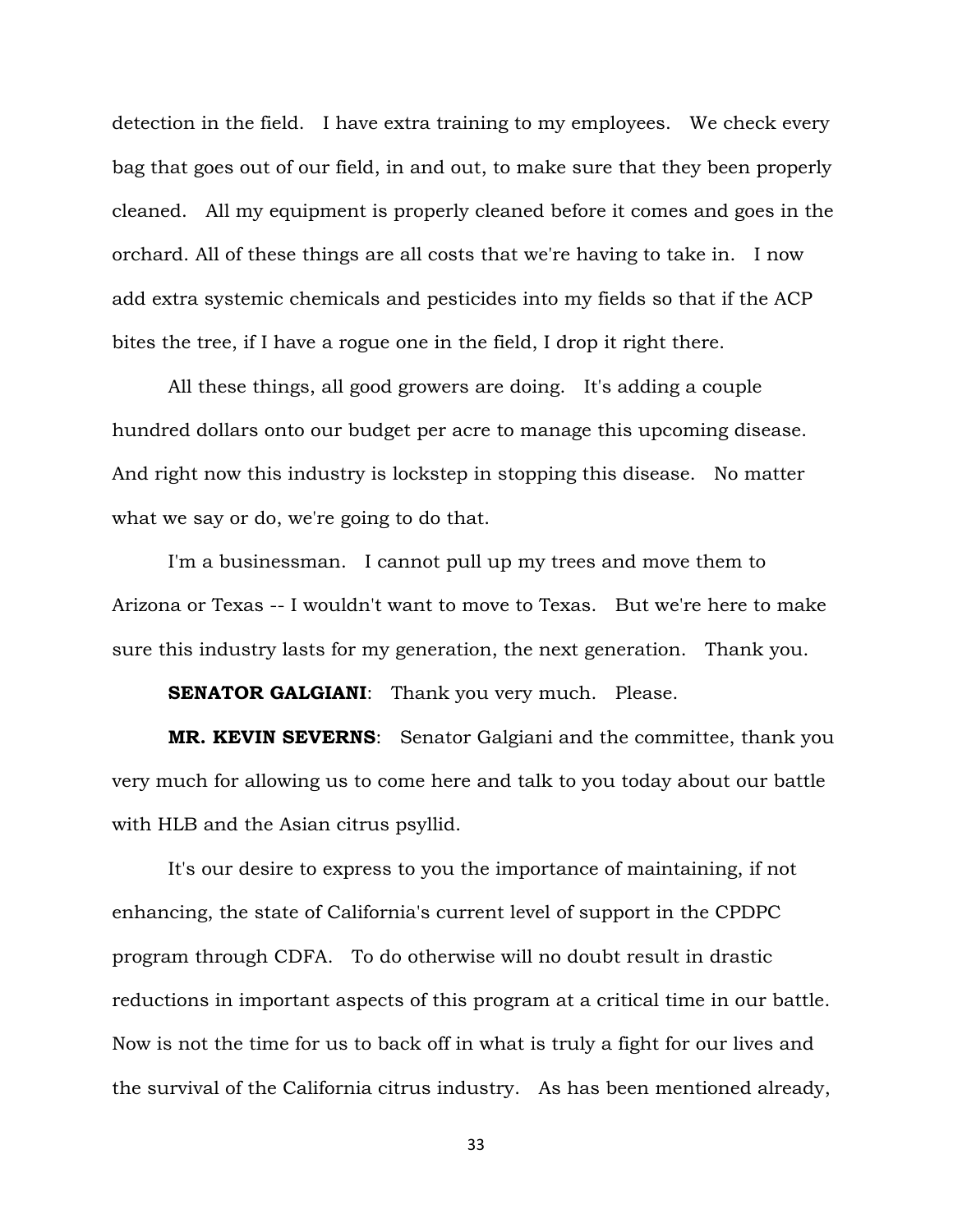we need look no farther than Florida where there were once thriving orange groves; and we can see the urgency of the war that we're waging on the Asian citrus psyllid and the deadly HLB that it carries.

At one time, California citrus production was comparatively a fraction of what Florida produced. Sadly, those roles have now been reversed. As you may be aware, HLB detections -- and it has been mentioned already here -- HLB detections in urban areas of Southern California have increased drastically over the past couple years. Those detections have been answered quickly and effectively by CDFA staff with removal of the diseased trees. Those removals could not have happened without a very effective outreach program to the homeowners in the areas where HLB has been found.

The success of the outreach program is directly attributable to the state's \$10 million contribution to this program. The removal of those HLB-positive trees has helped us keep with zero detections of HLB in commercial citrus -- so far. We're conscious of the fact that we probably won't be able to maintain commercial citrus as HLB free forever; and in fact, today, we may not be. We just don't know that yet. But the current efforts are buying precious time, time to allow research to find solutions to the HLB curse. Last year, the \$10 million provided by the state helped us enhance our biocontrol program and engage in a robust outreach program to the homeowners and people in urban settings with backyard citrus. This, in turn, freed up other program funds for detection and testing in both urban and commercial citrus. Again, now is not the time to back down. Growers are not expecting the state to step up so they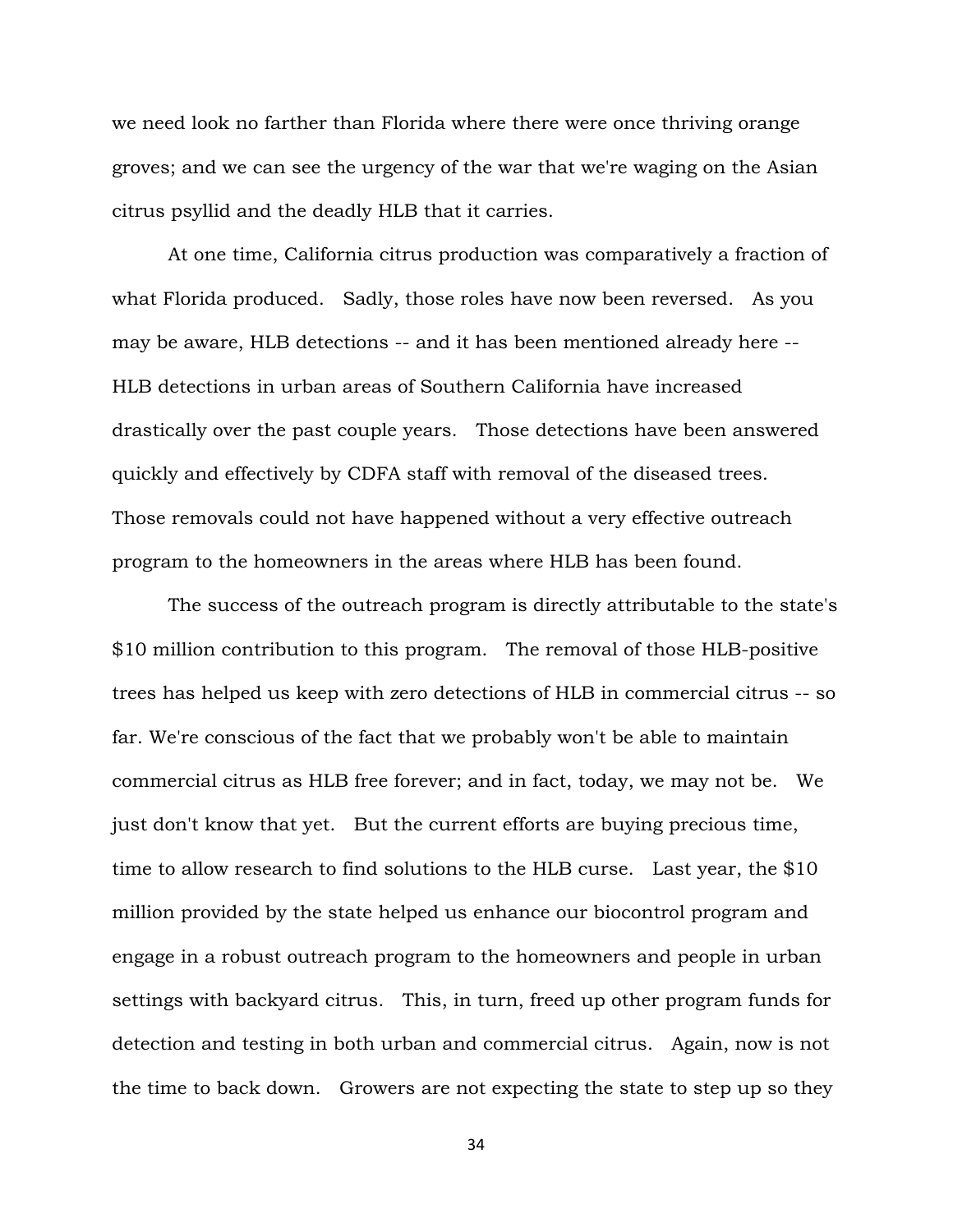can back down.

Currently, the California Citrus Pest and Disease Prevention Program, as has been stated, collects between \$14 and \$18 million a year from the industry to fund this fight. That doesn't include, as Nick has mentioned, the expense that growers, packers, and haulers go on regulating themselves to avoid potentially spreading potentially deadly psyllids as we harvest, pack, and ship our crops. Growers are constantly monitoring for the pest and the disease and treating, if needed, completely at their own expense. Growers also fund research efforts, as has been mentioned, through the California Citrus Research Board with the majority of that research going to HLB/ACP research.

We urge and we ask you that the current level of funding is maintained, if not increased. If we don't pay attention to this critical aspect of this effective program, it will have to be drastically curtailed. Urban detection and testing, outreach, and biocontrol are all essential, proactive, environmentally sound aspects of this program. We ask you for your continued support and thank you for your attention and time today.

**MR. HILL**: Can I make one more comment?

### **SENATOR GALGIANI**: Please do.

**MR. HILL**: Back in 1990, we had a disastrous freeze; and it pretty much put the citrus industry out of business. Small towns like Orange Cove, Lindsay, Exeter, Delano, Terra Bella, just to name a few -- unemployment went to 80 to 90% literally overnight. We're talking about pickers; we're talking about packing house workers, with Kevin; we're talking about truck drivers;